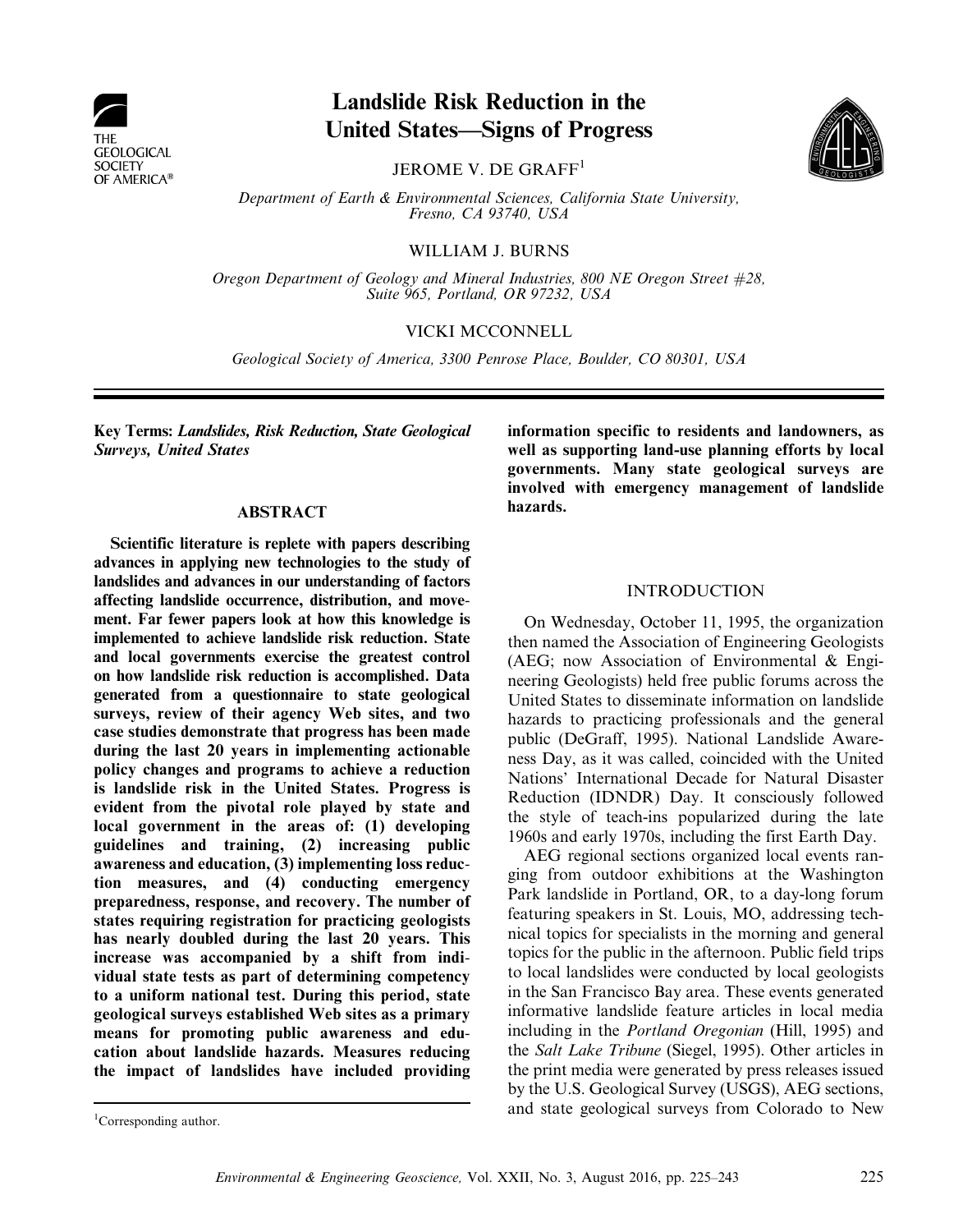Hampshire. State geological surveys participated in a number of other ways. They disseminated landslide information in their monthly non-technical publications like New Mexico Bureau of Mines and Geology's Lite Geology (Haneberg, 1995) and issuance of new general publications such as one on landslides in Ohio by their Division of Geological Survey (Hansen, 1995). The Utah Geological Survey made a display in their Salt Lake City office where the public could peruse landslide publications they had produced. In Denver, CO, the USGS's National Landslide Information Center held a news conference and distributed selected publications about reducing landslide hazards. They also featured a lunch-time talk about long-term research at the Slumgullion Landslide, CO.

During the 20 years since National Landslide Awareness Day, there have been many examples of an improved scientific understanding of landslide processes and a greater array of technology available for investigating landslide problems and mitigating their impact. While the relevant published literature is too numerous for a comprehensive listing, it is possible to highlight some significant advances. Scientific advances in understanding factors important to landslide occurrence include refining our knowledge of how precipitation initiates and promotes landslide occurrence and movement (Iverson and Major, 1987; Guzzetti et al., 2008; Priest et al., 2011; and McKenna et al., 2012). Other insights dealt with factors initiating particular types of landslides (Cannon, 2001; Stock et al., 2012). Still others have refined our knowledge of landslide movement and deposition (Major and Iverson, 1999; Petley et al., 2002; and Santi et al., 2008). Global positioning system (GPS), light detection and ranging (LiDAR), differential interferometric synthetic aperture radar (DinSAR and SAR), and other remote-sensing techniques and platforms have advanced the ability of researchers to measure and record aspects of movement, sediment transport, and other landslide process factors that had previously either eluded detection or were ineffectively measured (Tarchi et al., 2003; Schulz, 2007; Roering et al., 2009; Jomard et al., 2010; Stock et al., 2011; and Jaboyedoff et al., 2012). Some of these technological methods have improved the ability to monitor landslides in order to provide warnings useful in emergency response (Baum and Godt, 2010; Reid et al., 2012). In addition to monitoring to warn of possible landslide occurrence, modeling has improved prediction of the likelihood or characteristics of future landslides (Guzzetti et al., 2003; Gartner et al., 2008; Cannon et al., 2010; and De Graff et al., 2015b).

Less clear is the extent to which public policy and awareness have changed during this same period. Put another way: Has our ability to achieve landslide

hazard reduction kept pace with our increased knowledge of this natural phenomenon? Just as major disastrous landslides like the 1983 Thistle landslide in Utah and the 1985 Mameyes landslide in Puerto Rico called attention to issues of landslide risk at the time of their occurrence, the 2014 Oso landslide in Washington gives renewed urgency to the question of whether the past 20 years of refining our knowledge and improving related technology have contributed to additional risk reduction. While we may not be able to highlight direct linkage, we can examine efforts to incorporate current scientific information into policy to counter landslide risk through land-use planning, decision making, regulatory frameworks, and public education.

This paper will specifically attempt to assess whether efforts to institute actionable policy for reducing landslide hazard at the state and local levels mirror the trend in our improved scientific understanding. Positive trends are needed to compensate for the greater need arising from both population growth and urban expansion. The reason for the state and local emphasis in this analysis is based on the authority for making land-use planning decisions and their regulatory enforcement throughout the United States, which rests almost entirely in the hands of state and local government (Burby et al., 2000; Berry, 2005; Hart, 2005; Mader, 2005; Preuss et al., 2005; Baum et al., 2008; and De Graff, 2012).

National direction and actions directed toward landslide hazard reduction are certainly important and necessary to support these local efforts. In 1999, Congress passed Public Law 106-113 requiring the USGS to develop a comprehensive strategy to address the widespread hazard posed by landslides in the nation (Spiker and Gori, 2003). The resulting strategy was termed "a framework for loss reduction" and received review and support from the National Re‐ search Council (Committee on Review of the National Landslide Hazards Mitigation Strategy, 2004). The elements of this strategy are identified as: (1) research, (2) hazard mapping and assessments, (3) real-time monitoring, (4) loss assessment, (5) information collection, interpretation, and dissemination, (6) guidelines and training, (7) public awareness and education, (8) implementation of loss reduction measures, and (9) emergency preparedness, response, and recovery (Spiker and Gori, 2003; Wieczorek and Leahy, 2008).

We think it is significant that the National Research Council titled its review assessment, "Partnerships for Reducing Landslide Risk." The strategy they reviewed identified new roles and partnership opportunities for state and local government and private individuals under each of the nine elements (Table 1 in Spiker and Gori, 2003). The importance of state and local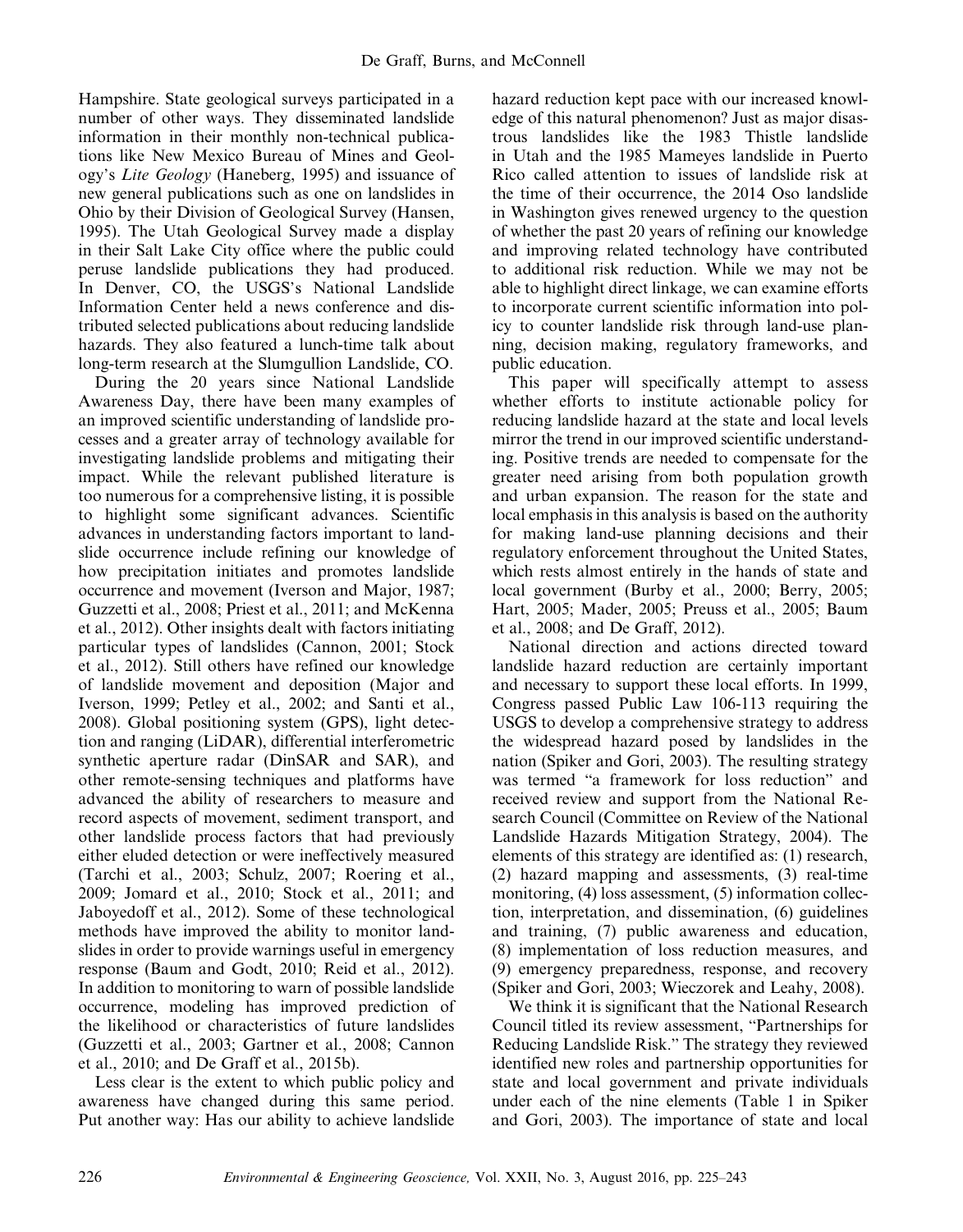governments in accomplishing landslide risk reduction is made especially evident by their roles in the elements of: (1) developing guidelines and training, (2) increasing public awareness and education, (3) implementing loss reduction measures, and (4) fostering emergency preparedness, response, and recovery.

#### METHODOLOGY

As noted in the introduction, the metrics for assessing landslide risk reduction need to reflect actions at the state and local government levels. Ideally, one of these metrics would be changes in monetary costs due to landslide occurrence. However, this type of assessment even at a state level has proven difficult to quantify comprehensively (Highland, 2012). Lacking consistent and clear cost figures, we looked for measures at the state and local government level that emphasize the national strategy elements.

We draw upon data from Internet searches and a questionnaire together with two case studies to yield qualitative and quantitative measures in our assessment of state- and local-level actionable policy for reducing landslide hazard. The data compiled focus on measures that ensure: (1) an appropriate level of training for professional geologists involved with landslide hazard assessment and loss reduction work, (2) ongoing efforts to educate the public about general and specific landslide hazards that might affect their lives and property, (3) actions taken to facilitate loss reduction measures, and (4) development of effective emergency preparedness, response, and recovery actions (per Table 1 in Spiker and Gori, 2003).

A review of publically accessible Web sites maintained by each state geological survey was completed during May and June 2015 and reviewed for changes in September 2015. Examination of the survey Web sites focused on identifying landslide information suit‐ able for the needs of: (1) the general public, (2) residents and landowners, and (3) an employee of local government with responsibility for land-use planning or emergency response and geological professionals who may be providing support to governmental entities. This provided an objective, albeit qualitative, measure of a state survey's ability to use Internet technology to disseminate information for public education, professional development, and local government assistance. Each state geological survey Web site homepage was accessed using a common internet browser. On each homepage, a link to "landslides," "geologic hazards," "hazards," or similar keyword was sought on the assumption that these would be known to an interested member of the public, government employee, or practicing professional. This link was used to open related Web pages with subsequent links accessed depending on the options presented. It is important to note that this examination is suitable for understanding what is being communicated about landslides by a state geological survey's Web site but is not necessarily a complete look at their efforts to understand and reduce landslide hazard.

While homepages commonly had a link to publications, this link was not accessed as part of the examination because publications represent a different media. There were two exceptions. One exception was to identify published maps and documents in digital form that were reached via links found on the Web site. The other exception was to determine whether guidance documents for practicing geological professionals existed. Where the publications were searchable online, the search terms, "guidelines," "geologic hazard reports," and "preparing reports," were used. If the publications were not searchable online, the main publication list was downloaded in its portable document format (PDF) format, and the "find" function was used with the search terms to accomplish the search.

Series of questions were prepared to gather information on various aspects of landslide hazard assessment and prevention and compiled into a questionnaire. This questionnaire was sent to each of the state sur‐ veys represented in the American Association of State Geologists (AASG). Twenty-nine questionnaires were returned, representing a 58 percent return rate. Responses to questions directly relating to the topics in the following sections were compiled. The questionnaire results together with two relevant case studies, one drawn from a co-author's recent experience and the other from published data, are used to further illustrate the issues of loss reduction and emergency response, respectively.

# ANALYSIS AND RESULTS

# Guidelines and Training

Geologists are the primary professionals identifying and defining landslide hazards and investigating factors important to mitigation designs and regulatory requirements. States play a key role in ensuring that competent geologic professionals are available for assessing and carrying out investigations suitable for avoiding or reducing landslide risk. Ensuring the competence of geologic professionals is usually carried out by requiring certification or licensure, which often involves continuing education requirements.

A simple measure for assessing the way in which states are ensuring the availability of competent, trained geologists over the last 20 years is to look at professional registration of geologists. Figure 1 is a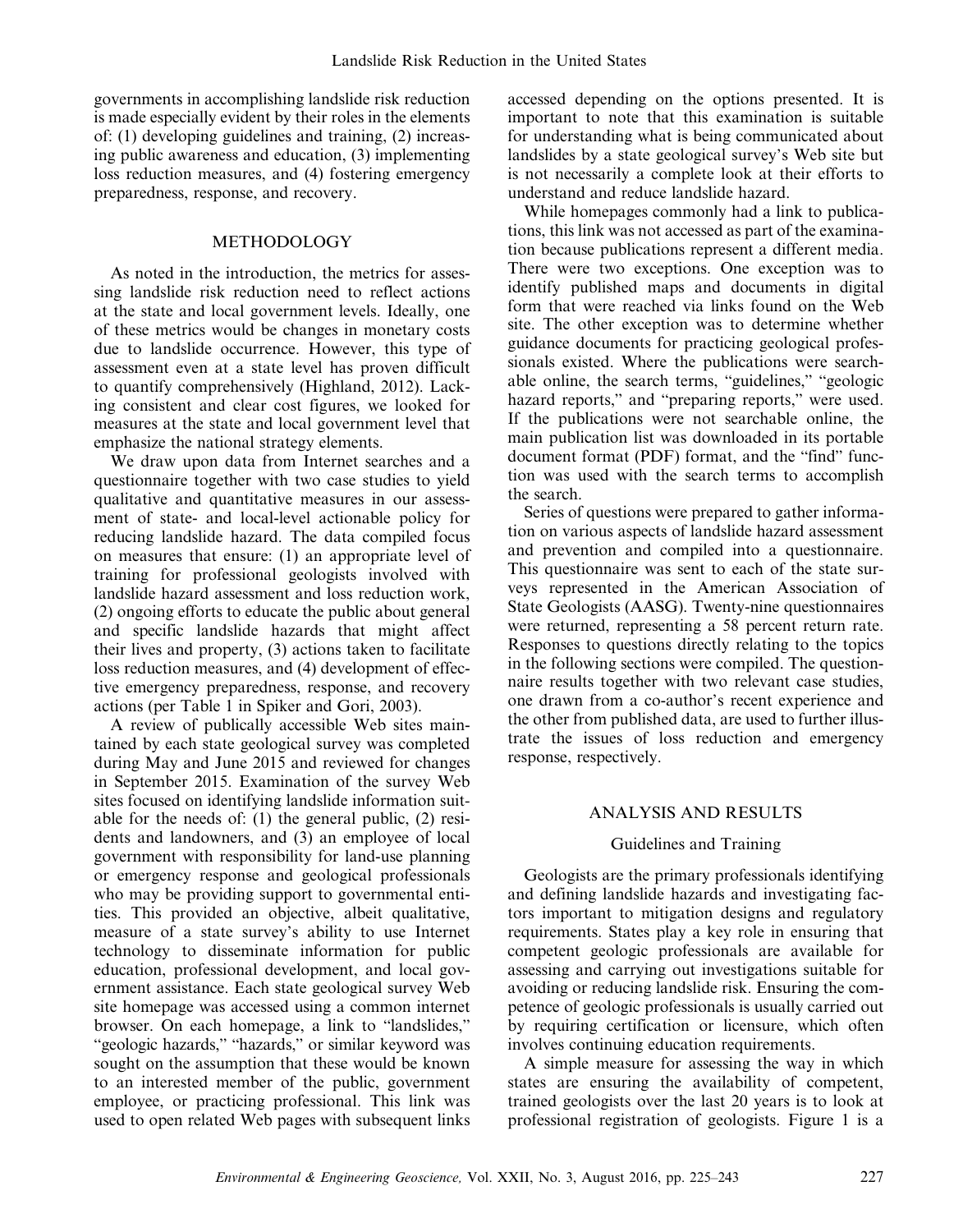graph showing the number of states requiring professional registration of geologists between 1956 and 2014. The cumulative upward trend in the number of states enacting laws requiring registration visibly increased between 1991 and 2002. With the November 2014 passage of a licensure act in New York, 32 states have or are implementing this requirement for geologists practicing within their state (Figure 2). Figure 2 compares states that implemented registration of geologists to a generalized map of landslide hazard in the conterminous United States. Clearly, not just states where significant landslide hazard exists have enacted registration laws. This likely reflects the fact that requiring practicing geologists to be registered or licensed is deemed necessary for a broad range of environmental and engineering geologic work, including water resource protection, mineral extraction, and construction. While landslide hazard is certainly important in order to ensure public safety, it is only one reason for requiring competency among practicing geologists.

A related change has occurred in the way in which states determine which geologists will be granted registration or licensure. States where registration was established early, like California, generally required both academic and experience requirements before a geologist could apply for registration. Registration for those who met the requirements was then based on their performance on a state-administered test. Similar procedures were adopted as other states began registration of geological professionals. Testing varies among states in terms of both testing procedures and the substantive content of the tests. Those differences affect questions of reciprocity and associated issues for geologists registered in one state but needing to practice in another one. Some of the State Boards of Geology charged with the responsibility for registration came together to discuss these differences in 1988. This meeting and subsequent ones culminated in the 1990 formation of the Association of State Boards of Geology (ASBOG, 2015). One significant outcome from the formation of ASBOG is a stan‐ dardization of written tests used to determine if a candidate is competent for registration. ASBOG also provides a means for state boards to facilitate uniformity of registration procedures, including more standardization of experience required to qualify to test and register. As of November 2015, 30 states used the ASBOG test as part of their registration process (ASBOG, 2015).

Another measure of how the states can ensure competency of geological professionals is by looking at the guidance provided for the ways in which they should carry out their work. While such guidelines may exist for specific projects, such as the state of Oregon's guidelines for proposed energy-related facilities (see http://www.oregon.gov/energy/Siting/docs/rules/div22. pdf), we will focus on those broadly covering environmental and engineering project work. Prior to 1995, California, Colorado, and Utah issued guidance documents describing what information should be included in geologic reports (Shelton and Prouty, 1977; Slosson, 1984; and Association of Engineering Geologists-Utah Section, 1986). These guidance documents ranged in size from two-page notes with a brief explanation and annotated report outline to a 67 page tome. To date, California has issued additional guidance documents (CGS, 2013a, 2013b). The Colorado Geological Survey has incorporated their current report guidance into their Web site (see http://coloradogeological survey.org/land-use-regulations/report-requirements/). In 1999, Oregon also issued Guideline for Preparing Engineering Geologic Reports. It was later updated and reissued as a 14 page document developed and adopted by the Oregon Board of Geologist Examiners (OSBGE, 2014). Because the search for documents, which provide guidance to practicing geologists, was confined to publications issued by state geological surveys, similar technical direction issued by State Boards of Geology overseeing registration or licensure may also exist (see http://www.dol.wa.gov/business/geolo gist/docs/georptguide.pdf). While it is not as comprehensive a measure nationally as the increased number of states requiring registration or their widespread adoption of a standardization of testing, the increase in updated or new guidance documents issued since 1995 is indicative of an effort to improve competency.

Registration of geological professionals can serve as a measure of how states have acted to ensure the availability of competent, trained geologists for involvement in landslide hazard reduction activities. From 1995 to present, there has been nearly a doubling of states requiring registration of practicing geologists. Because many of these states do host a significant potential for adverse impact due to landslides, it supports the concept that states have made progress in ensuring practicing geologists within their jurisdiction are well qualified to address landslide hazard issues. Similarly, this period coincides with a shift from individual state-prepared examinations as part of the registration process to adoption of a shared uniform examination (ASBOG, 2015). This uniformity in testing adds to the likelihood that geologists addressing landslide issues in different states are applying the same level of competency due to their training. There has also been an increase in the number of technical guidance documents for conducting engineering geology work applicable to landslides and slope instability. Less clear is whether the issuing of such technical guidance documents for practicing geological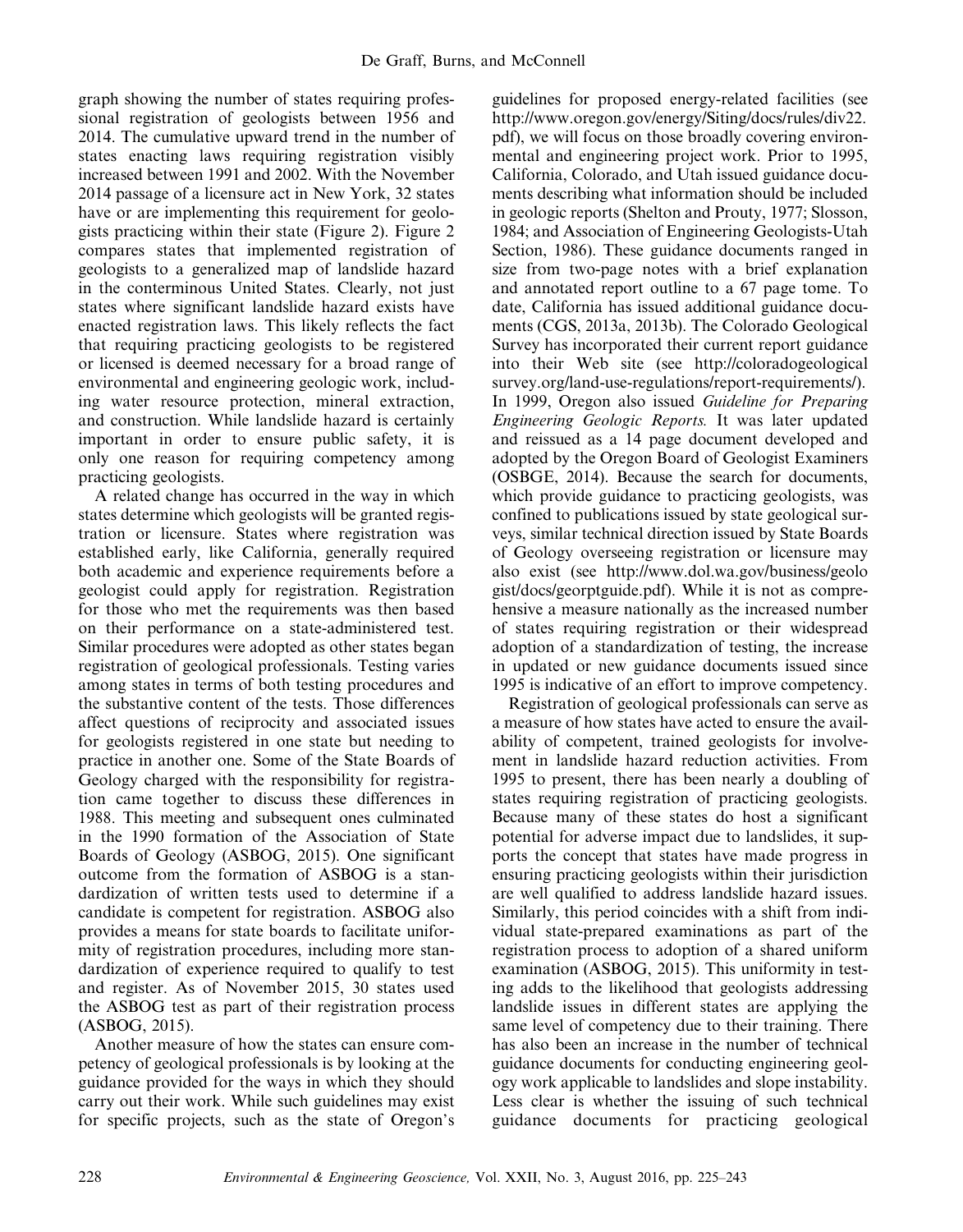

Figure 1. Cumulative graph of states requiring registration for practicing geological professionals between1956 and 2014. The year when implementation of registration occurred was used, which in some instances differed from the year the registration law was enacted. For example, the New York registration law was enacted in 2014, but the implementation will be in 2016 (ASBOG, 2015; NYSED, 2015).

professionals has kept pace with the increased number of states requiring registration.

#### Public Awareness and Education

Whether a geologic researcher is searching for relevant scientific articles or the public is trying to find personally useful information, Internet search engines are often the initial place to begin (Wishard, 1998; DeGraff et al., 2013). These search engines electronically survey the Internet to identify Web sites where information, linked to key words entered by the user, can be found. So, it is not surprising that all 50 state geological surveys have publically accessible Web sites for distributing information to both practicing professionals and the general public. This means such Web sites are a primary mechanism for public awareness and education. At the time of National Landslide Awareness Day, state geological surveys shared information with various interested parties mainly through publications, displays in public locations, and professional workshops. While these methods continue to be used, widespread computer accessibility and the ubiquity of Internet search engines make the state geological survey Web sites the current medium of choice for education and outreach. The present-day dominance of the Internet for this purpose is a consequence of privatization and governance efforts that have encouraged the widespread proliferation and accessibility of publicly accessible Web sites after 1995 (Leiner et al., 1997).

A recent example of the importance of the Internet occurred during the year after the Oso landslide. The March 22, 2014, Oso landslide (Washington) stimulated interest in landslide hazard in the Pacific Northwest. Consequently, the Statewide Landslide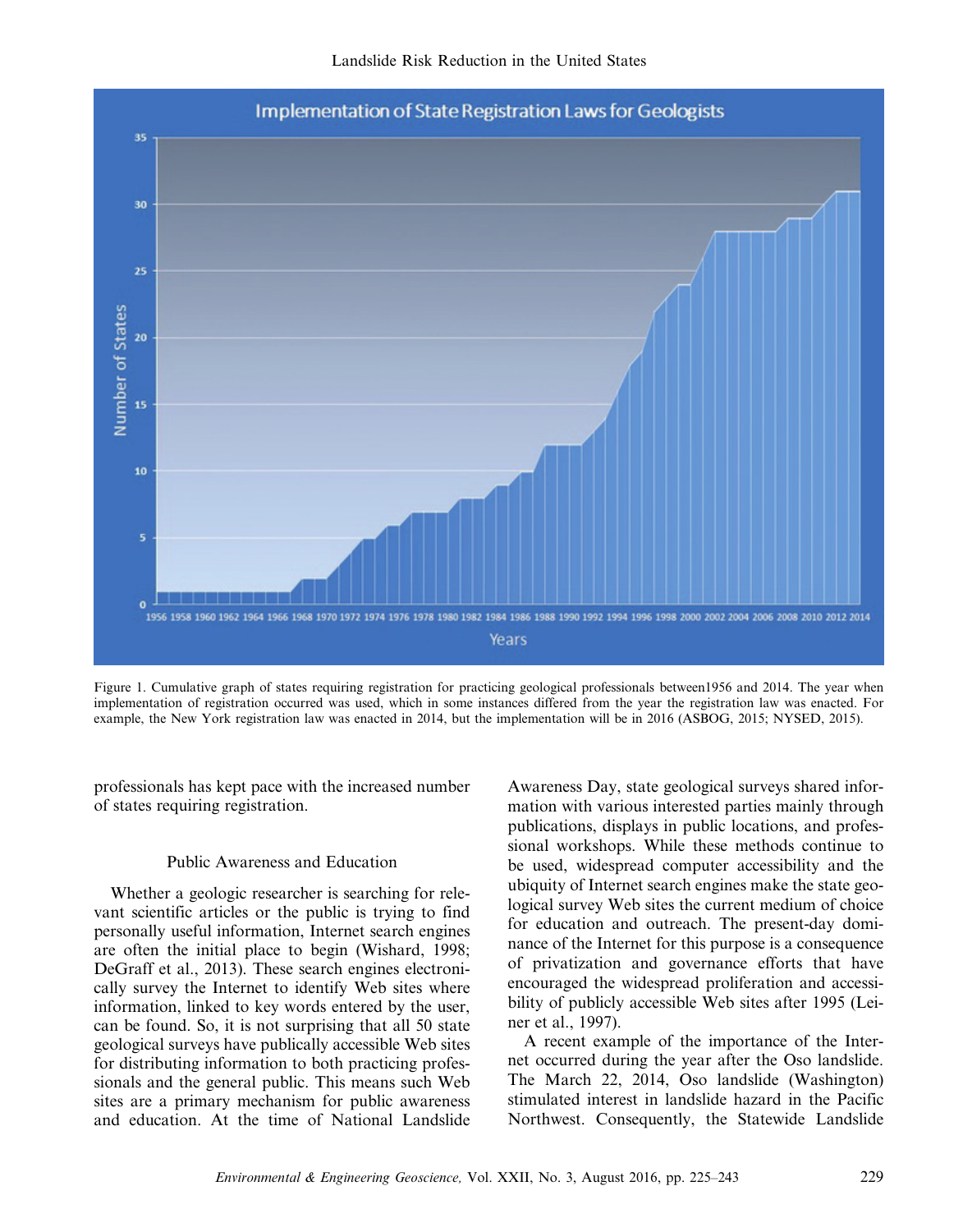

Figure 2. Two maps of the conterminous United States comparing landslide potential (upper map) to those states requiring registration of practicing geological professionals (lower map).The upper map was prepared from digital files (Godt, 1997). The lower map was compiled from the same sources noted for Figure 1.

Information Database for Oregon (SLIDO) experienced a 400 percent increase in views compared to 2013. SLIDO was the 25th most visited of all Oregon Department of Geology and Mineral Industries (DOGAMI) interactive Web maps in 2013. This page climbed to second most visited in 2014 and continues to have higher page views in 2015 (Alison Ryan Hansen, DOGAMI, personal communication, September 17, 2015).

The questionnaire to AASG members had posed the question: "Do you conduct education and outreach regarding landslide hazards?" This question referred to all media and was not limited to use of the Internet for this purpose. Of the 29 questionnaire respondents, nineteen (66 percent) stated they did do education and outreach to the general public about landslide hazards. Similarly, our review of state geological survey Web sites found that 32 (64 percent) of the 50 state geological surveys were providing some level of readily accessible landslide hazard information on their home Web page (Table 1). These results are suggestive that most state geological surveys providing landslide information to the public are currently making credible use of the Internet.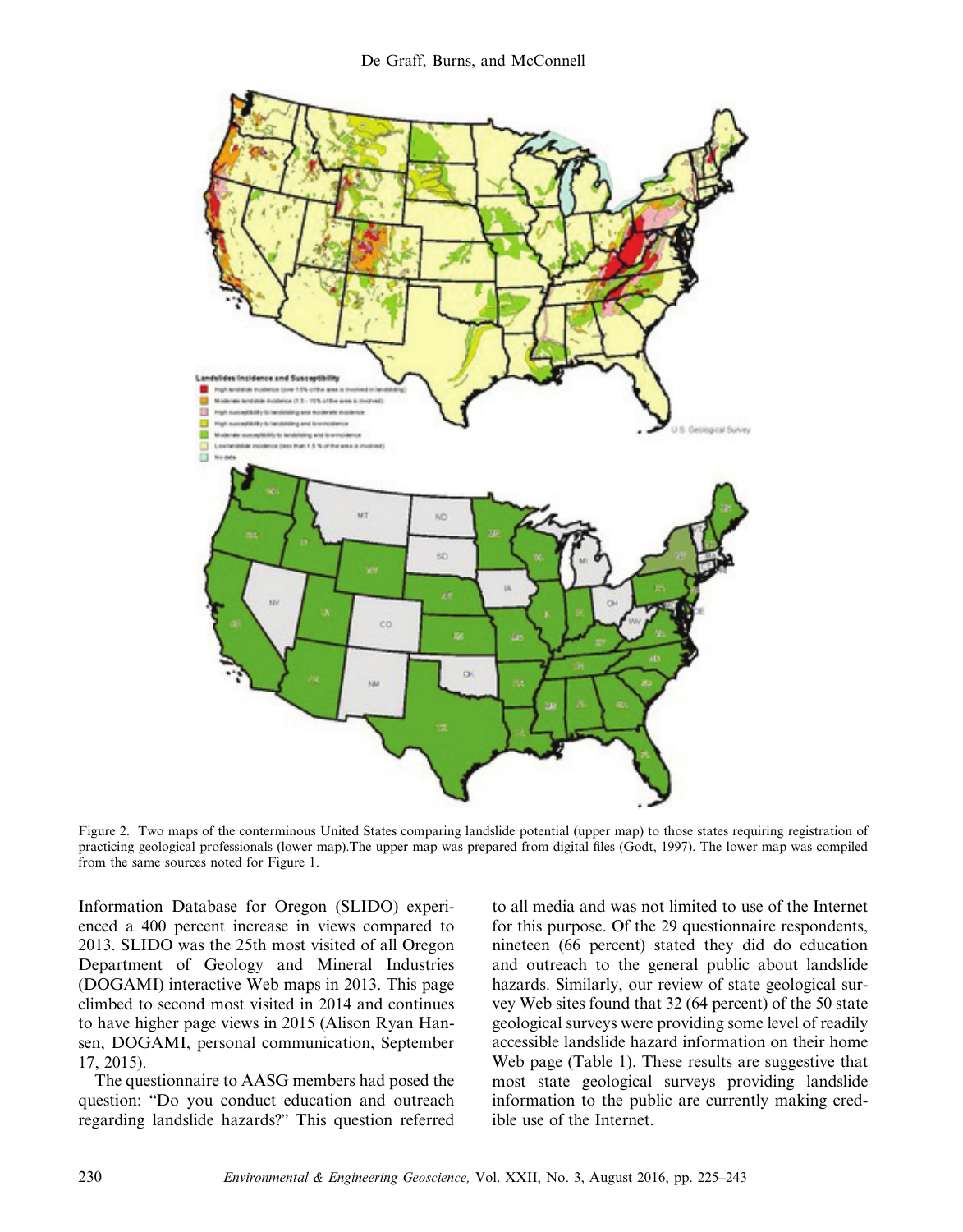| Landslide Information                                                                                                                  | No. of State Surveys | Surveys Listed by State*                                                  |
|----------------------------------------------------------------------------------------------------------------------------------------|----------------------|---------------------------------------------------------------------------|
| A. Only identifies landslides as a hazard or includes<br>a very brief or generalized description                                       | 8                    | MD, MO, MT, NH, NM, NV, NY, OH                                            |
| B. Provides information specifically for the general<br>public, residents/landowners, and local<br>government/practicing professionals | 12                   | AL, AR, CA, CO, ID, KY, ME, NE, NC, OR, UT, WA                            |
| C. Provides information for two of the above<br>categorical groups                                                                     | 12                   | AK, AZ, IN, MA, $ND^{\#}$ , NJ, PA, SC, VT, VA, WV, WY                    |
| D. Does not specifically mention landslide hazards                                                                                     | 18                   | CT, DL, FL, GA, HI, IL, IA, KS, LA, MI, MN, MS, OK,<br>RI, SD, TN, TX, WI |
| E. Provides access to landslide mapping and/or<br>state-wide database                                                                  | 18                   | AL, CA, CO, ID, KY, MA, ME, NE, NV, NJ, ND, NC,<br>OR, PA, SC, UT, WA, WV |
| F. Makes available a homeowner's guide to landslides<br>or a listing of observable warning signs                                       | 9                    | AL, AZ, ID, IN, NC, OR, UT, WV, WA                                        |

Table 1. Categories of landslide hazard information found during examination of state geological survey Web sites. A through D represent information categories characterizing all 50 states. E and F in the lower table are two information types that may be provided.

\*U.S. Postal Service abbreviations for states used.

#North Dakota provides only landslide maps on its Web site, which are mainly useful to local government/practicing professionals.

Of the 32 state geological survey home Web pages where landslide hazard information is accessible, eight surveys only make mention of landslides as being a hazard, provide very brief or general descriptions, or describe a very specific landslide-prone situation (Table 1). For example, the home Web page link to hazards for the New Hampshire Geological Survey only mentions landslides in the following statement: "While geologic hazards encompasses a multitude of natural phenomena, including landslides and earthquakes, flood inundation and river erosion constitute New Hampshire's #1 natural hazard risks."

The amount and detail of landslide hazard information and the potential user groups being addressed vary considerably among the remaining 24 state geological survey home Web pages offering more extensive content (Table 1). The Web site content was examined considering three user categories: the general public, residents and landowners, and local government staff and practicing professionals. Twelve state geological survey home Web pages offer access to landslide hazard information useful to all three of these user groups (Table 1). On Figure 3, these 12 states are indicated by their U.S. Postal Service abbreviation.

Table 2 explains how to access landslide hazard information on these state geological survey Web sites and provides thumbnail descriptions of the content available for the three different user groups. There are some noteworthy features among these 12 state geological survey Web sites. California, Colorado, and Utah Web sites all include information specific to landslide activity from areas burned during wildfires. Colorado provides brief, but very effective, videos of different landslide types narrated by their staff in a field setting. Online interactive interfaces for accessing landslide maps are present on the Colorado, Kentucky, Maine, Oregon, and Washington Web sites. The Utah Web site has a high degree of interconnectedness among subheadings and content, ensuring that relevant information is not overlooked.

The landslide hazard content of the other 12 state geological survey home Web pages is not responsive to the needs of all three defined user groups (Table 1). Of these 12 Web sites, the North Dakota Geological Survey has the only home Web page that gives access to landslide hazard information primarily useful only to one potential user group—local government staff and practicing professionals. A link to Landslide Maps enables those users to open a page showing the entire state index of 1:100,000 scale mapping. Clicking on a sheet in the index opens a page showing whether there are landslide maps available and, if so, providing an index for opening them. The North Dakota Geological Survey is one of only 18 state geological surveys that offer public access to landslide mapping or a state-wide database of landslides (Table 1).

The high proportion of state geological survey Web sites providing landslide hazard information begs the question of why the remaining 18 (36 percent) state geological survey are not doing so on their Web sites. Figure 3 enables comparison of 17 of these 18 states (excluding Alaska and Hawaii) within the conterminous United States to their relative landslide incidence and susceptibility. While there is not a similar map for Alaska and Hawaii, it is known that these states have both physical conditions favoring landslide occurrence and have experienced disastrous landslide events (Jibson et al., 2004; Deb and El-Kadi, 2009). For some states, such as Florida, Rhode Island, and Delaware, which show no landslide susceptibility or incidence,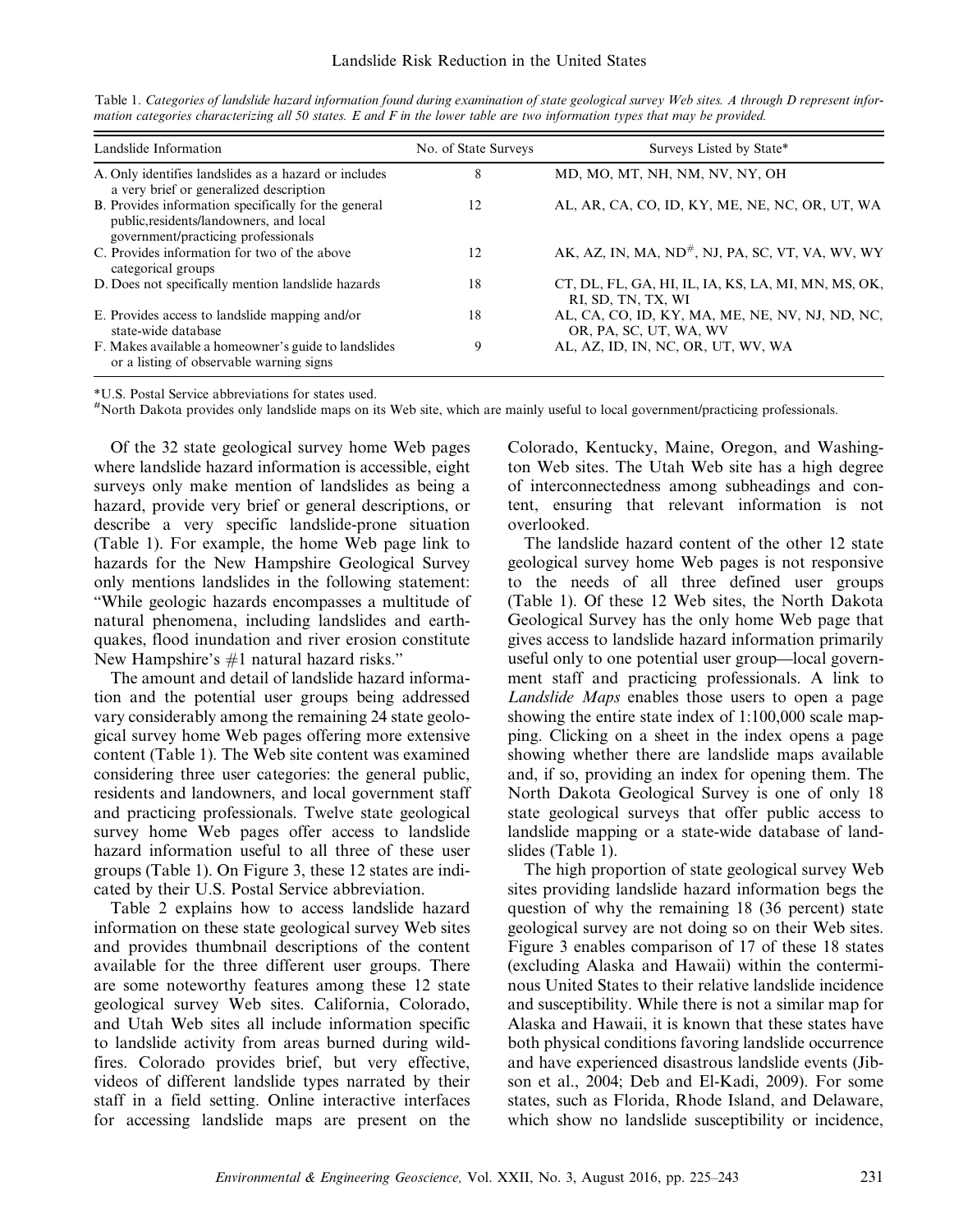

Figure 3. Overview map showing landslide incidence and susceptibility in the conterminous United States with the abbreviations for states added indicating those state geological surveys providing the widest range of landslide hazard information to the public (modified from Wieczorek and Leahy, 2008).

and Iowa, Kansas, Michigan, and Minnesota, which show only small areas of moderate susceptibility, not mentioning landslides as a hazard is understandable (Table 1). It is unclear is why states like Georgia, Oklahoma, and Tennessee, where there are either significant areas of high incidence and susceptibility or high susceptibility for landslides, make no mention of this potential hazard on their home Web pages. The fact that these states do not mention landslide hazard on their home Web pages may reflect their emphasizing mineral or groundwater issues, an internal financial limitation, or their being part of a larger agency where geologic issues are only a subset of the topics addressed via their agency home Web page. For example, Hawaii's failure to mention landslide hazards may stem from the fact that their State Water Commission serves as the only state entity addressing geologic survey issues.

Both the response to the questionnaire and the examination of state geological survey home Web pages are indicative of a significant number of state surveys recognizing a need to provide education and outreach to various public groups about landslide hazards in their state. The Web site review demonstrates progress in this aspect of landslide hazard reduction since 1995. The results described here show that much of their effort comprehensively reaches potential user groups and makes effective use of changing technology.

# Implementation of Loss Reduction Measures

While important to landslide hazard reduction, the presence of well-trained practicing professionals and effective outreach and education to the public are insufficient to fully accomplish this task. There must be a response to the information provided by both knowledgeable professionals and the public to actually achieve loss reduction (DeGraff, 2012; DeGraff et al., 2015a). The state geological surveys provide a framework for this response as it is carried out at multiple levels involving state and local government. This perspective is supported by the responses to the questionnaire. Of the 29 AASG questionnaire respondents, only nine (31 percent) conducted their landslide hazard efforts in response to statutory regulation or mandates (Table 3). The questionnaire responses indicate that state geological surveys contribute to implementation of landslide loss reduction by working with other state agencies (15 [52 percent] of respondents) and federal agencies (16 [55 percent] of respondents; Table 3). State geological survey involvement for achieving landslide loss reduction appears most active at the local community level (cities and counties). Of the 29 AASG respondents, 22 state geological surveys (76 percent) are working with local communities (Table 3). Local community involvement is important because it is only at this governmental level that effective regulation permitting the establishment of geologic hazard districts, promulgation of zoning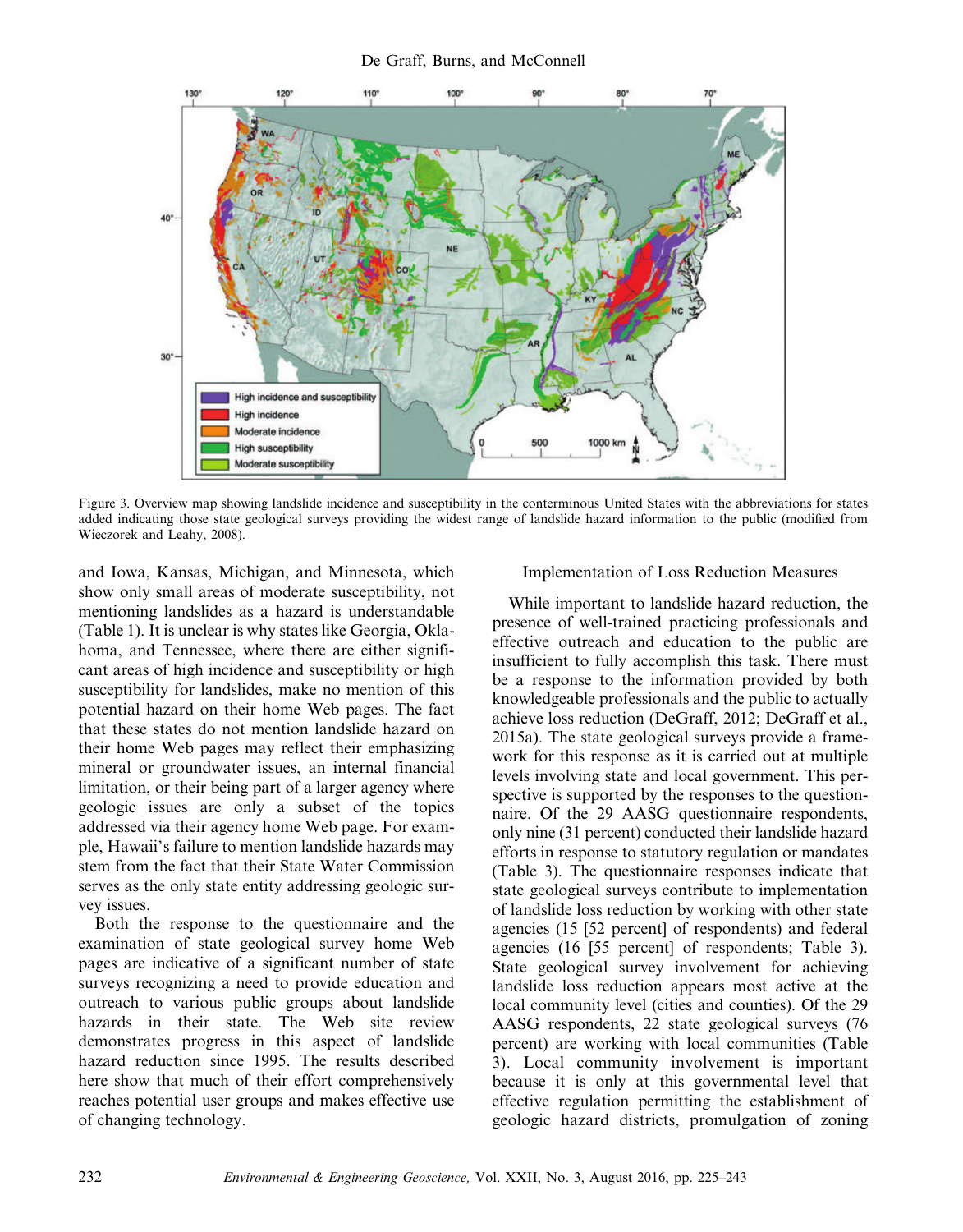|            |                                    | and practicing geological professionals. These sites were last accessed on August 31, 2015.                                                                                                                          |                                                                                                                                                                                                                                                                                    | Table 2. An alphabetical listing of the 12 state geological survey Web sites where landslide information is available for the general public, residents and landowners, and local government staff                                            |                                                                                                                                                                                                                                                                                                                      |
|------------|------------------------------------|----------------------------------------------------------------------------------------------------------------------------------------------------------------------------------------------------------------------|------------------------------------------------------------------------------------------------------------------------------------------------------------------------------------------------------------------------------------------------------------------------------------|-----------------------------------------------------------------------------------------------------------------------------------------------------------------------------------------------------------------------------------------------|----------------------------------------------------------------------------------------------------------------------------------------------------------------------------------------------------------------------------------------------------------------------------------------------------------------------|
|            |                                    |                                                                                                                                                                                                                      |                                                                                                                                                                                                                                                                                    | Landslide Information                                                                                                                                                                                                                         |                                                                                                                                                                                                                                                                                                                      |
| State      | Survey Name                        | $\circ$<br>Web Home Page and Path<br>Landslide information                                                                                                                                                           | General                                                                                                                                                                                                                                                                            | Resident/Landowner                                                                                                                                                                                                                            | Local Government/Practicing<br>Professionals                                                                                                                                                                                                                                                                         |
| Alabama    | Survey of<br>Alabama<br>Geological | panel of home page to reach<br>Click on "Geologic" on left<br>http://www.gsa.state.al.us/<br>Mapping & Hazards                                                                                                       | different slope instability<br>Interactive descriptions of                                                                                                                                                                                                                         | Lists of landslide warning signs and what to<br>do before and after a slide movement                                                                                                                                                          | susceptibility with links to additional<br>information and listing of historical<br>slope stability and general landslide<br>State-wide maps of factors affecting<br>landslides by county                                                                                                                            |
| Arkansas   | Geological<br>Arkansas<br>Survey   | http://www.geology.ar.gov/home/<br>the<br>included under "Geohazards"<br>header bar. Landslides are<br>Click on "Geohazards" in<br>index.htm                                                                         | general information page<br>description and link to a<br>"Landslides" includes a                                                                                                                                                                                                   | Geological Survey and FEMA sites<br>Another link provided reaches U.S.<br>useful to residents                                                                                                                                                 | Survey-prepared landslide case studies<br>listed by county are accessible from<br>this link                                                                                                                                                                                                                          |
| California | Geological<br>California<br>Survey | are included under "Geologic<br>Click on "Geologic Hazards"<br>in the header bar. Landslides<br>http://www.consrv.ca.gov/cgs<br>Pages/Index.aspx<br>Hazards"                                                         | descriptions of landslide<br>current survey landslide<br>A description of past and<br>programs and general<br>types                                                                                                                                                                | ದ<br>specific landslide types or events such as<br>residents' needs is provided by a link to<br>emergency response and hazards from<br>wildfire; information specific to<br>There is a link to Survey notes on<br>U.S. Geological Survey site | Landslides also has a link to maps and<br>susceptibility and guidelines for<br>geologic report preparations<br>survey notes on landslide                                                                                                                                                                             |
| Colorado   | Geological<br>Colorado<br>Survey   | in the header bar for dropdown<br>flow-fan (mudflows)," "Land-<br>Click on "Geologic Hazards"<br>http://coloradogeologicalsurvey.<br>menu containing: "Debris<br>slides," "Mudslides," and<br>"Rockfall"<br>$\alpha$ | definition and description<br>"Geologic Hazards" page<br>fan, landslides, mudslides,<br>Each category (debris flow-<br>also contains videos of a<br>of damages attributable<br>to that hazard type; the<br>and rockfall) includes a<br>debris flow, a landslide,<br>and a rockfall | landowners; the video on the "Geologic<br>The definition page and the case histories<br>provide insight useful to residents and<br>Hazards" page is also instructive                                                                          | event map of Colorado; the Landslide<br>The rockfall category includes a rockfall<br>access a PDF map of landslides in<br>information system (GIS)-useable<br>viewer for the landslide map; it is<br>Colorado and an interactive map<br>possible to download geographic<br>category includes a map tab that<br>files |
| Idaho      | Geological<br>Survey<br>Idaho      | Click on "Geologic Hazards"<br>Landslides are 1 of 3 topics<br>http://www.idahogeology.org/<br>in left panel of home page.<br>under "Geologic Hazards"                                                               | their causes, and relation<br>description of landslides.<br>to geology specific to<br>There is a general<br>Idaho                                                                                                                                                                  | Idaho landslides, there are summaries of<br>how landslides are studied, their relation<br>In addition to the general information for<br>to flood events, and landslide warning<br>signs for residents and landowner's to<br>observe           | Further information is provided by links<br>a<br>to a map of landslides in Idaho and<br>publication containing much of the<br>same information found on the<br>Web page                                                                                                                                              |
| Kentucky   | Geological<br>Kentucky<br>Survey   | where "Landslides" is listed<br>Hover over "Research/Pro-<br>grams" in panel on left to<br>choose "Other Hazards,"<br>http://www.uky.edu/KGS/                                                                        | "Landslides" links to page<br>landslide locations in<br>with a map showing<br>Kentucky                                                                                                                                                                                             | landslides, mapping, and detailed reports<br>This page also provides many links to<br>photos and information sources on                                                                                                                       | The Web site home page offers "Online<br>Maps," which includes "Landslide<br>Information," where a searchable<br>map contains details on<br>inventory maps                                                                                                                                                           |
| Maine      | Geological<br>Survey<br>Maine      | l89<br>slides" is 1 of 7 hazards cate-<br>panel of home page. "Land-<br>http://www.maine.gov/dacf/m<br>Click on "Hazards" in left<br>gories listed<br>index.shtml                                                    | geologic hazards; answers<br>virtual tour of Maine's<br>are provided to several<br>"Landslides" includes a<br>frequently asked<br>questions                                                                                                                                        | Case histories explain past major landslides<br>as well as landslides in coastal areas and<br>landslide susceptibility mapping; a form<br>is provided for the public to submit<br>information on local landslides                             | different areas and known landslide<br>An interface allows access online to<br>landslide susceptibility maps for<br>sites in the state                                                                                                                                                                               |

Environmental & Engineering Geoscience, Vol. XXII, No. 3, August 2016, pp. 225–243 233

# Landslide Risk Reduction in the United States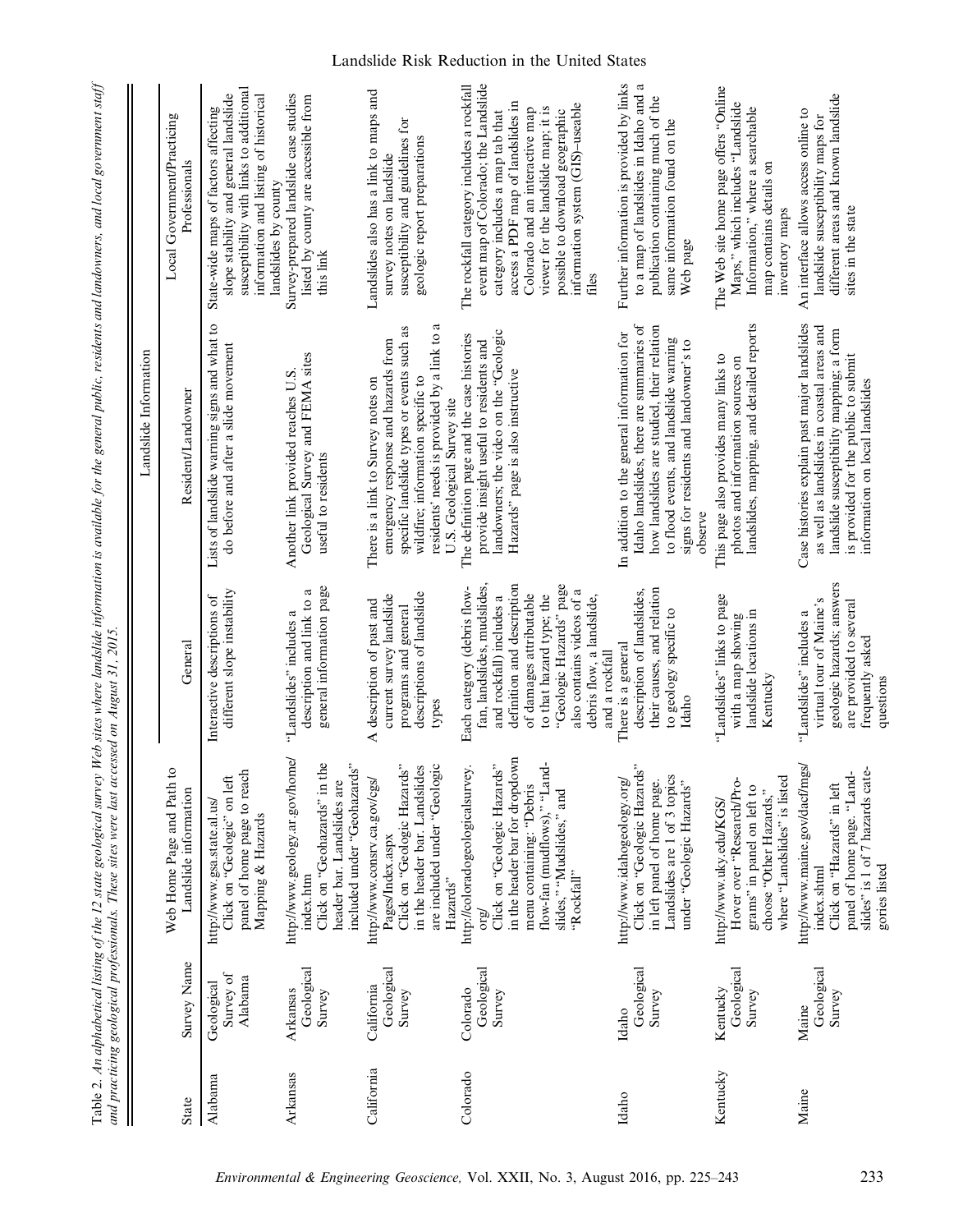|                       |                                                    |                                                                                                                                                                                                                                                                                                                                                                          | De Graff, Burns, and McConnell                                                                                                                                                                                                                                                                                                       |                                                                                                                                                                                                                                                                    |                                                                                                                                                                                                                                                                                                                                                                                            |
|-----------------------|----------------------------------------------------|--------------------------------------------------------------------------------------------------------------------------------------------------------------------------------------------------------------------------------------------------------------------------------------------------------------------------------------------------------------------------|--------------------------------------------------------------------------------------------------------------------------------------------------------------------------------------------------------------------------------------------------------------------------------------------------------------------------------------|--------------------------------------------------------------------------------------------------------------------------------------------------------------------------------------------------------------------------------------------------------------------|--------------------------------------------------------------------------------------------------------------------------------------------------------------------------------------------------------------------------------------------------------------------------------------------------------------------------------------------------------------------------------------------|
|                       | Local Government/Practicing<br>Professionals       | Nebraska; entries include type of slide<br>A database of inventoried landslides in<br>quad), classification (cause, geology,<br>giving details on location (township,<br>with photos accompanied by panels<br>latitude and longitude, topographic<br>etc.), status (date of last movement,<br>activity, dimensions etc.), and<br>damage & repair (costs and<br>comments) | versions of maps for the four counties<br>"Landslide Information" and to other<br>events and important triggering storm<br>where landslide mapping is complete;<br>information on historical landslide<br>Links permit downloading of PDF<br>publications give background<br>links to both other parts of<br>events                  | throughout the state as well as access<br>The "Landslides" page offers access to<br>sheet is available for Understanding<br>to recent reports on investigations<br>and mapping of landslides; a fact<br>an interactive map of landslides<br>Landslide Deposit Maps | county; many publications are able to<br>be downloaded directly from links on<br>two or more of these subheadings to<br>commonly grouped and accessed by<br>technical reports are included under<br>items such as guidelines for hazard<br>reports and landslide investigation<br>the Web pages; certain important<br>Maps and investigative reports are<br>facilitate their being located |
| Landslide Information | Resident/Landowner                                 | photo sequence of a developing landslide<br>Definitions provide diagrams, photos, and<br>accessed by tabs, which also provide a<br>types common to Nebraska; these are<br>descriptions for each of the landslides<br>Varnes classification diagram and a                                                                                                                 | called "How to recognize landslides and<br>A link of particular use to homeowners is<br>instability that a resident or landowner<br>might observe and different mitigation<br>how to deal with them"; indicators of<br>possibilities for a variety of landslide<br>types are provided                                                | Landslide Hazards in Oregon Fact Sheet<br>Landslides (produced by Portland State<br>Among the resources on the "Landslides"<br>page are downloadable versions of the<br>and the Homeowner's Guide to<br>University)                                                | reveals a wealth of information specific<br>to both homeowners and realty agents;<br>Clicking on the subheading "A Guide to<br>Homebuyers & Real-Estate Agents"<br>the subheading "Landslides & Rock<br>Fall" also accesses a useful "how to<br>reduce your risk" section                                                                                                                  |
|                       | General                                            | linked to "Definitions"<br>landslides with several<br>photos and headings<br>Brief introduction to<br>and "Database"                                                                                                                                                                                                                                                     | inventory maps and links<br>have completed landslide<br>to other pages with more<br>Information" home page<br>with a few sentences and<br>accompanying photos; it<br>is a topical introduction<br>also states counties that<br>also gives links to maps<br>detailed information; it<br>and publications<br>The "Landslide            | resources including links<br>for landslides and debris<br>provides an alphabetical<br>"Landslides" to access a<br>list of hazards; click on<br>and safety information<br>to general descriptions<br>range of landslide<br>The "Hazards" page<br>flows              | "Landslides & Rock Fall"<br>landslide database is also<br>and description of recent<br>events in Utah; access to<br>for general information<br>Click on the subheading<br>gained from this site<br>susceptibility and a<br>maps of landslide                                                                                                                                               |
|                       | Web Home Page and Path to<br>Landslide information | Click on "Geology" and then<br>on "Landslides in Nebraska"<br>under the heading "Geologic<br>http://snr.unl.edu/csd/<br>Hazards"                                                                                                                                                                                                                                         | left-hand panel on the opening<br>and then choose "Landslides";<br>the other is to click on "Land-<br>slide Information" listed in the<br>One is to click on "Geologic<br>http://portal.ncdenr.org/web/lr/<br>reach landslide information.<br>Hazards" under quick links<br>Two ways are available to<br>geological_home<br>Web page | http://www.oregongeology.org/<br>Click on "Hazards" in<br>header bar                                                                                                                                                                                               | slides & Rock Falls, Geologic<br>Click on "Hazards" in header<br>subheadings including: Land-<br>buyers & Real-Estate Agents<br>Hazard Assistance, Geologic<br>tion, and A Guide to Home-<br>Hazards Technical Informa-<br>Hazards" with seven major<br>bar to reveal a page titled<br>"Earthquake & Geologic<br>http://geology.utah.gov/                                                  |
|                       | Survey Name                                        | and Survey<br>Conservation<br>Geological<br>Nebraska<br>Division<br>Survey)                                                                                                                                                                                                                                                                                              | Geological<br>Carolina<br>Survey<br>North                                                                                                                                                                                                                                                                                            | Department<br>of Geology<br>Industries<br>Mineral<br>Oregon<br>and                                                                                                                                                                                                 | Geological<br>Survey<br>Utah                                                                                                                                                                                                                                                                                                                                                               |
|                       | State                                              | Nebraska                                                                                                                                                                                                                                                                                                                                                                 | Carolina<br>North                                                                                                                                                                                                                                                                                                                    | Oregon                                                                                                                                                                                                                                                             | Utah                                                                                                                                                                                                                                                                                                                                                                                       |

# Table 2. Continued. Table 2. Continued.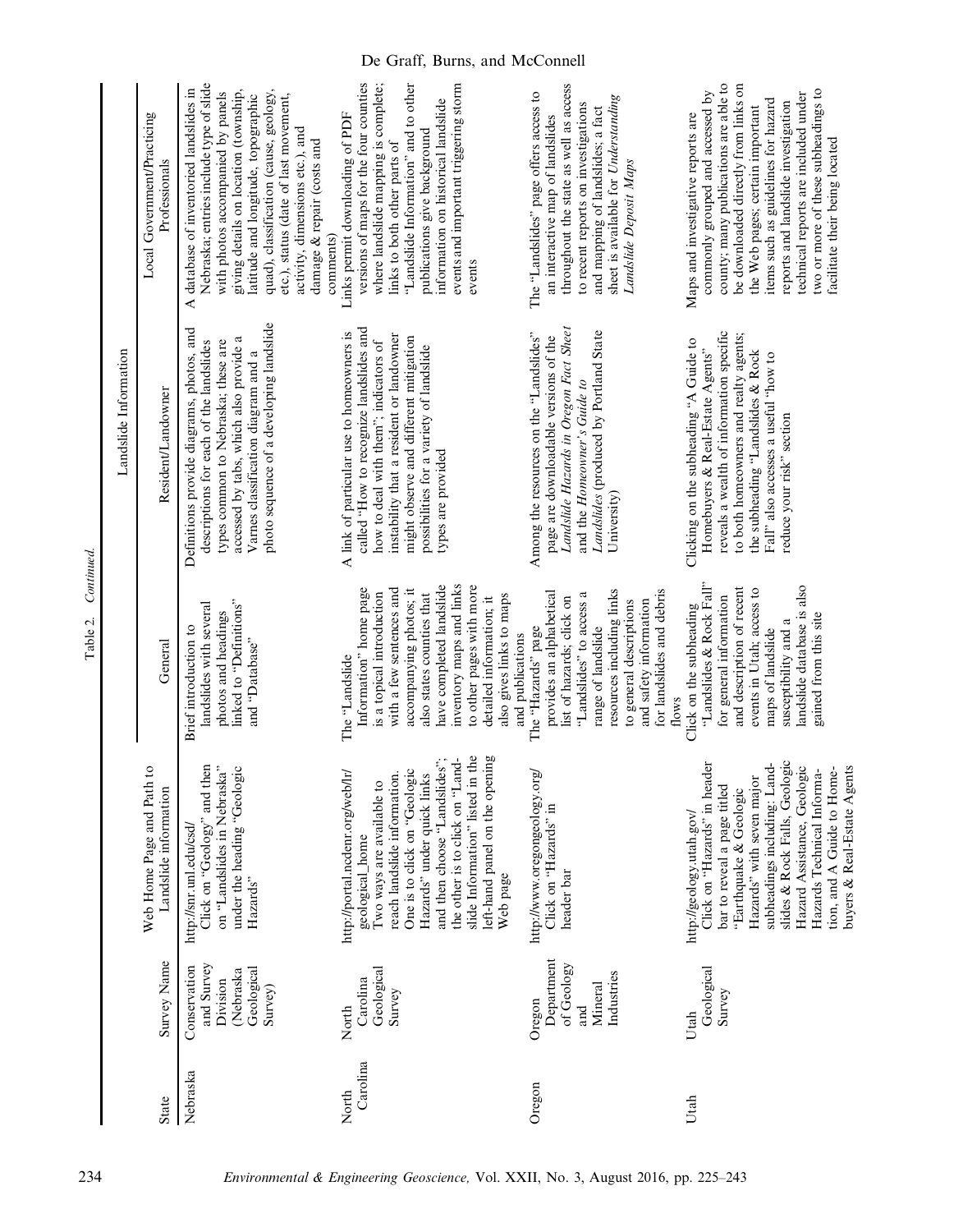| Landslide Risk Reduction in the United States |
|-----------------------------------------------|
|-----------------------------------------------|

|                       | Local Government/Practicing<br>Professionals       | accessible by clicking that icon on the<br>the geologic hazards maps are also<br>"Geologic Hazards" page or in the<br>interactive geologic hazards maps;<br>"what we do" gives access to the<br>On the "Landslides" page, the link<br>topical listing on the left                                                                            |
|-----------------------|----------------------------------------------------|----------------------------------------------------------------------------------------------------------------------------------------------------------------------------------------------------------------------------------------------------------------------------------------------------------------------------------------------|
| Landslide Information | Resident/Landowner                                 | mechanisms, types, and past Washington<br>warning signs and triggers" and "reduce<br>provides access to two PDF documents<br>your risk" links useful to residents and<br>with general information on landslide<br>On the "Geologic Hazards" The "Landslides" page offers "landslide<br>homeowners; the link "what we do"<br>State landslides |
|                       | General                                            | under "why do landslides<br>the listing on the left; the<br>"Landslides" icon or in<br>landslides," and "some<br>historic landslides in<br>general information<br>page offers links to<br>happen," "types of<br>Washington State"<br>page, click on the                                                                                      |
|                       | Web Home Page and Path to<br>Landslide information | among Geology topics on the<br>Click on "Geologic Hazards"<br>geology-and-earth-resources<br>programs-and-services/<br>Washington Department of http://www.dnr.wa.gov/<br>home page                                                                                                                                                          |
|                       | Survey Name                                        | Geology &<br>Resources<br>Natural<br>sciences<br>Earth                                                                                                                                                                                                                                                                                       |
|                       | State                                              |                                                                                                                                                                                                                                                                                                                                              |

Table 2. Continued.

Table 2. Continued.

ordinances addressing slope stability, and building permit restrictions in landslide-prone areas can be accomplished.

A measure of how state geological survey involvement at the local community level has changed since 1995 involves looking at landslide reduction efforts focused on homeowners. Nine state geological surveys make available landslide hazard guides to homeowners and buyers, or a list of non-technical, observable changes that might indicate landslide movement (Table 1). Several guides are actual publications that may be purchased in print form or downloaded in a PDF (Harris and Pearthree, 2002; Potter et al., 2013; and WDGER, 2015). In some cases, landslides are one of several geologic hazards covered by the publication (Harris and Pearthree, 2002) and others are specific to landslide hazard (Potter et al., 2013; WDGER, 2015). Potter et al. (2013) produced "Landslides and Your Property" under a collaborative effort by the Indiana Geological Survey, Kentucky Geological Survey, and the Ohio Division of Geological Survey. Other Internet-accessible homeowner guidance and lists include: "Landslide Hazards and You" (Alabama Geological Survey), "Reducing Landslide Loss" (Idaho Geological Survey), "How to Recognize Landslides and How to Deal with them" (North Carolina Geological Survey), "Homeowner's Guide to Landslides" (Oregon Geological Survey), "A Guide to Homebuyers & Real-Estate Agents" (Utah Geological Survey), and "Homeowner's Guide to Geologic Hazards" (West Virginia Geological Survey), which are viewable on their respective state geological survey Web sites. In some cases, these Web-based guides are also freely downloadable in PDF format. Many of the guides and lists available only on state geological survey Web sites, if not all of them, were produced after 1995. Similarly, the three state geological survey–published homeowner guides have publication dates ranging from 2002 to 2015. This demonstrates that all of these efforts to communicate specific actions that the residents and landowners can take for landslide risk reduction were initiated during the last 20 years.

It is more difficult to fully gauge the extent of state geological survey involvement in achieving landslide risk reduction at the local level (communities and counties). The information provided on many state geological survey Web sites includes reports of damaging landslide incidents, which are certainly instructive for loss reduction efforts at the local level. Similarly, there are many landslide maps (location of past landslide events or features, landslide susceptibility or incidence, and landslide hazards) and some studies prepared specifically for guiding land use and development (Lund et al., 2008). As noted on the

Environmental & Engineering Geoscience, Vol. XXII, No. 3, August 2016, pp. 225–243 235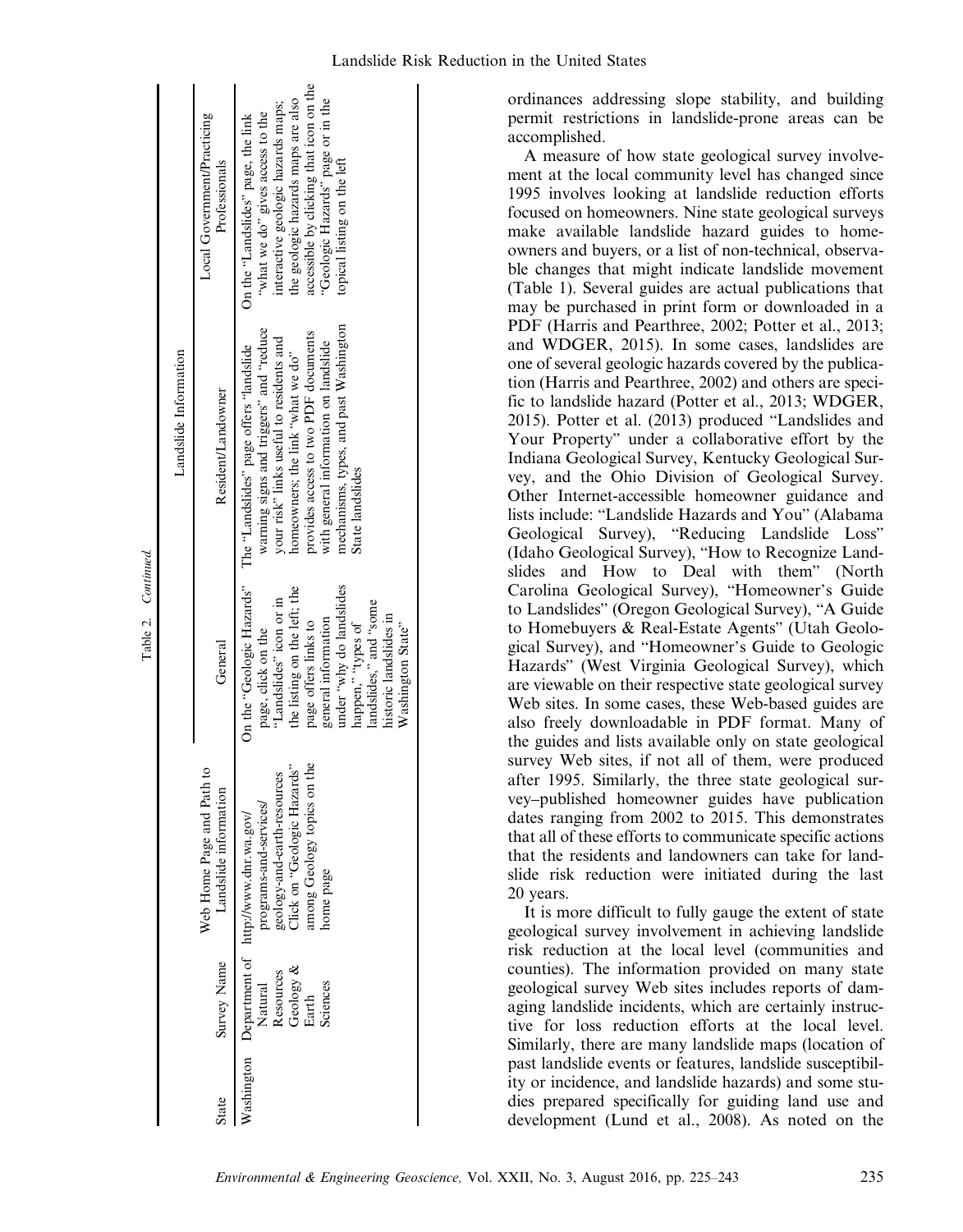| <b>Ouestions</b>                                                     | Number of Respondents<br>Answering "Yes" | Percent of Respondents<br>Answering "Yes" |
|----------------------------------------------------------------------|------------------------------------------|-------------------------------------------|
| A. How are your efforts related to statutory regulations or mandates |                                          |                                           |
| (state, local, federal) policies, and land use?                      |                                          | 31                                        |
| B. Do you work with other state agencies on landslide hazards?       | د.                                       | 52                                        |
| C. Are you working with federal agencies (e.g., USGS, FEMA)?         | 16                                       | 55                                        |
| D. Are you working with local communities (e.g., cities, counties,   |                                          |                                           |
| other state agencies)?                                               |                                          | 76                                        |

Table 3. Summary of responses to AASG questionnaire inquiries related to landslide loss reduction.

Web pages of the California Geological Survey (http:// www.consrv.ca.gov/cgs/geologic\_hazards/landslides/ Pages/Index.aspx), specific studies were undertaken by their staff that produced maps and guidance documents to help local governments deal with landslide hazard where urban expansion was happening or was expected to happen in the near future. An example of the work done is Geology for Planning in Western Marin County, California, by David L. Wagner (Wagner, 1977). These publications and later ones instigated under California's Landslide Hazard Mapping Act are no longer mandated as a result of changes in state law.

While there is value in the landslide-related maps and documents produced by state geological surveys, the extent to which such technical assistance is effectively introduced into landslide risk reduction efforts at the local level is less clear. Given the potential number of local governmental bodies in the United States, determining how many have implemented mandatory measures to prevent or reduce landslide damage is difficult to assess. There are certainly documented examples in parts of California, Colorado, and Utah (Fleming et al., 1979; McCalpin, 1985; and DeGraff, 2012). While these examples of mandated measures generally remain in effect now, it should be noted that none of them was instituted after 1995.

Lacking a readily definable metric, we are left to find examples that are illustrative of landslide risk reduction resulting from such technical assistance. One such example is the California Geological Survey's involvement with timber harvest plans to limit landslide-contributed sediment degrading water quality as part of the Timber Harvest Plan (THP) Review project. Since 1975, California Geological Survey geologists conduct reviews of timber harvesting plans prepared by a state-licensed forester in an effort to limit the detrimental effect of landslide occurrence in California's watersheds. California Geological Survey geologists carry out an engineering geology review of planned timber sales to provide advisory comments on slope stability concerns to the California Department of Forestry and the Board of Forestry, the state regulatory agencies that grant approval of timber sale harvest plans. Under this program, the technical assistance from the California Geological Survey ensures that approved plans achieve the desired limits on landslide-generated sediment attributable to the harvest activities. The program's effectiveness is demonstrated by its continuing existence after 40 years of operation.

A case study undertaken by DOGAMI and the coastal City of Astoria, OR, provides a more comprehensive illustration of effective landslide risk reduction resulting from interaction between a state geological survey and local government. The Landslide Risk Reduction Process highlights the partnership between state surveys and the U.S. Geological Survey Landslide Program (USGS-LP) to facilitate implementation of risk reduction measures at the local government level.

To fully understand this case study, we need a brief description of how the Landslide Risk Reduction Process was developed. In the fall of 2012, the USGS-LP and DOGAMI completed a 5 year Collaborative Landslide Hazard Project in Oregon. The collaboration focused on research and methods development to improve the quality and capacity to deliver landslide hazard and risk information to the local governments in Oregon. During the project, groundbreaking new light detection and ranging (LiDAR)–based methods for detailed landslide inventory and susceptibility mapping fundamentally changed the abilities and understanding of the landslide hazard in Oregon.

This 5 year project focused on development of standardized methods of procedure based on recent research at the USGS-LP, North Carolina Geologic Survey, California Geologic Survey, and others (Schulz, 2004; Harp et al., 2006). The goal was to have the standardized methods in place, so that future projects could focus on performing the mapping, modeling, and risk analysis at an accelerated rate. Some of the methods have been finalized and published, including the landslide inventory and the shallow landslide susceptibility methods (Burns and Madin, 2009; Burns et al., 2012). Other methods are in progress, including deep landslide susceptibility and landslide risk analysis (Burns et al., 2013).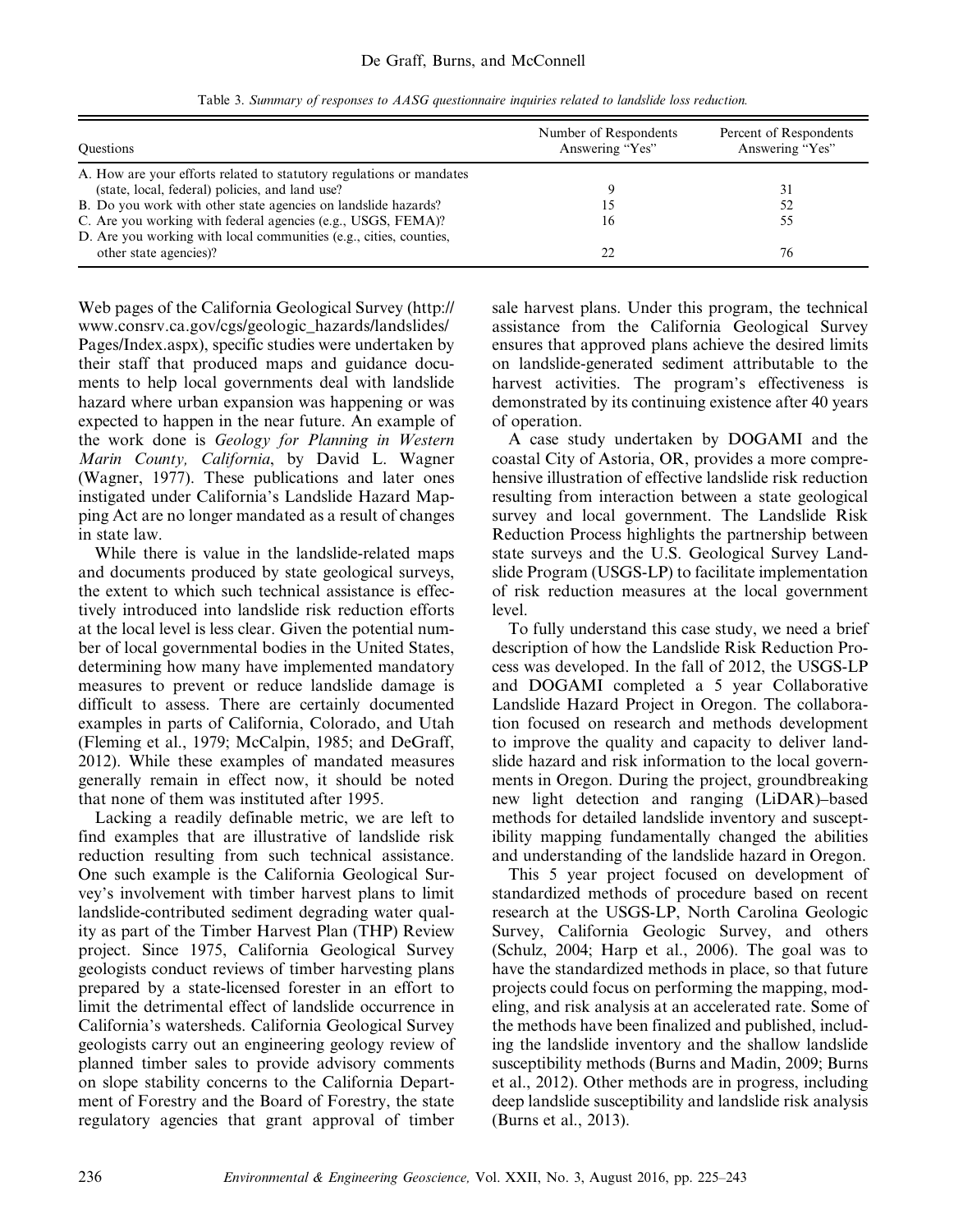Throughout the USGS-LP/DOGAMI collaborative 5 year project and the years following, DOGAMI partnered with several local governments (Oregon state agencies, cities, and counties) to work on landslide risk reduction projects. These community projects helped to establish the Landslide Risk Reduction Process (Figure 4). DOGAMI discovered that completing these projects with a willing local partner is a very important piece of the process, because a large portion of the landslide risk reduction takes place at the community level. It is the partnership between state and local governments that results in the best available landslide hazard data being used to perform landslide risk reduction. Following the Landslide Risk Reduction Process and methods, DOGAMI continues to work with local partners on projects.

The specific example mentioned previously was a project carried out by the City of Astoria and DOGAMI (Burns and Mickelson, 2013). In 2007, the city was experiencing several active landslides and contacted DOGAMI for assistance. DOGAMI and the City of Astoria government applied and received funding from the Federal Emergency Management Agency (FEMA) Hazard Mitigation Grant Program to conduct a landslide risk assessment and risk reduction project. The first step was to create a landslide inventory using LiDAR-generated base maps. In total, 120 landslides were found within the city boundary. Eighty-three landslides in this inventory were estimated or known to have moved during historic time. Seventeen of these had caused significant damage. For instance, the Irvine Road landslide destroyed 23 homes in 1950. The second step was to create shallow and deep landslide susceptibility maps. It was found that 55 percent of the city was classified as highly susceptible to shallow landslides, and 37 percent was classified as highly susceptible to deep landslides. Exposure risk analysis was performed, and it was found that 59 percent of the tax lots intersected with existing landslides (Burns and Mickelson, 2013). FEMA's HAZUS software was used to model a variety of earthquake scenarios and estimate regional damages such as building damage, lifeline damage, and injuries (FEMA, 2005). However, the HAZUS software does not have a landslide-only module, so an earthquake was modeled with and without the seismic-induced landslide hazard. This was done to estimate the range of potential damage and losses that can be expected from landslides during a major earthquake in the Astoria area. The loss ratio (ratio of total losses to the inventory of assets) was found to increase from 12 percent to 21 percent when the landslide hazard was included. These results indicate a significant increase in losses caused by the landslides triggered by an earthquake. This increased hazard effect is likely to occur in other localities with high seismic and landslide hazard, like many portions of the Oregon coast.

The City of Astoria is now using this landslide hazard and risk information to inform their land-use planning and update their regulations related to grading and development proposals. For example, the city has purchased lands associated with historic landslides and is using them as parks and open space. The city has begun to implement the integration of the landslide data into a Geologic Hazard and Hillside Development Ordinance.

# Emergency Preparedness, Response, and Recovery

Whether effective landslide loss reduction efforts are in place locally or not, unexpected landslide events may still occur. Consequently, there is a need for state geological survey involvement in subsequent emergency response actions. The AASG questionnaire included three questions pertinent to emergency situations. Among the 29 questionnaire respondents, only Maryland and Vermont indicated an actual involvement with installation or construction of mitigation or stabilization measures when an unexpected landslide takes place (Table 4). This is not surprising given that the landslides are most likely to be occurring on private or non-state public land. It is unlikely the state geological survey would have the authority to undertake mitigation or stabilization actions or to incur the liability of taking on such a responsibility. In situations where the interest of the state may be paramount, there are likely to be other entities such as departments of transportation, parks and recreation, and forestry or local county departments with the authority and engineering capability for carrying out mitigation or stabilization.

Landslide warning systems are a means for ensuring public safety by notifying people of an impending landslide threat. Often such warnings are part of a comprehensive emergency management plan involving evacuation, temporary shelters, and other support measures. This can be particularly effective when other mitigation or stabilization measures are not practical or have yet to be implemented. There are only a few examples in the United States of such systems being used in real-time so that notification and other emergency response measures can be effectively initiated before the threatened movement occurs (Reid et al., 2012; NASA, 2013). As noted by Baum and Godt (2010), many of the landslide warning systems that are or have operated in the United States are for occurrence of shallow landslides or debris flows triggered by precipitation events. Because shallow landslide prediction depends on precipitation thresholds, it means the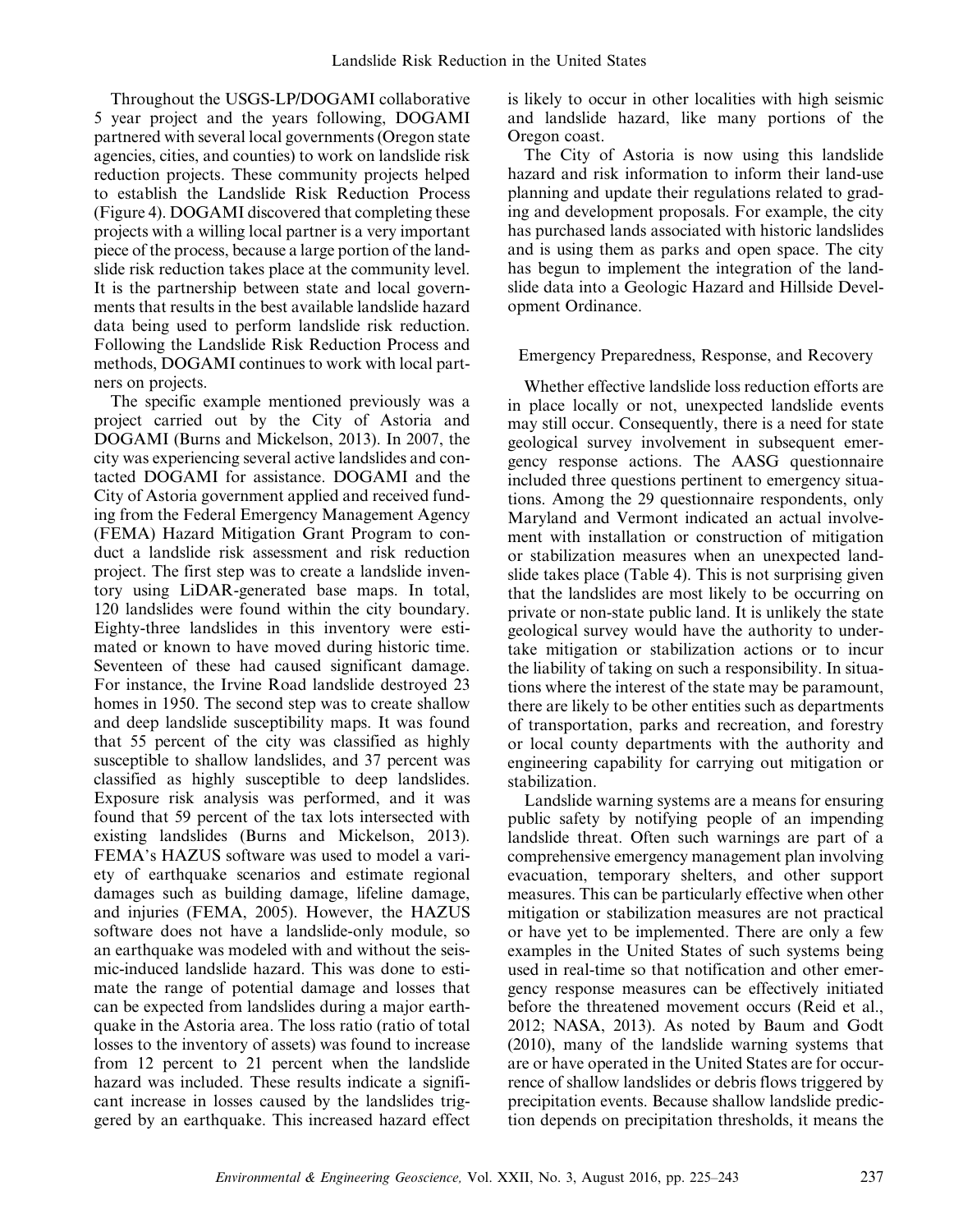#### De Graff, Burns, and McConnell



Figure 4. Diagram of the steps in the Landslide Risk Reduction Process as applied by the Oregon Department of Geology and Mineral Industries.

National Weather Service (NWS) of the National Oceanic and Atmospheric Administration (NOAA) is typically a partner in operating these systems (Baum and Godt, 2010; Cannon et al., 2011). Such warning systems use precipitation duration or intensity thresholds linked to the relative likelihood of movement or possible landslide occurrence (Baum and Godt, 2010; De Graff et al., 2015b). In 1986, the USGS successfully deployed a warning system based on precipitation thresholds in California (Keefer et al., 1987). More recently, similar systems in California provided early warning for locations burned by wildfires in conjunction with emergency response plans developed by affected counties (USGS, 2005; Cannon et al., 2011). Colorado, North Carolina, Oregon, and Washington (representing 14 percent of respondents) indicated participation in landslide warning systems as part of the AASG questionnaire response. Because technological and scientific advances since 1995 have made an increased use of landslide warning systems possible, it provides us with one measure indicating progress by state geological surveys in emergency response.

The third question related to emergency response in the AASG questionnaire asked whether the state geological surveys worked with their respective department of emergency management. Twenty-one State geological surveys (72 percent of the respondents) answered affirmatively to this question. Unfortunately,

there are no comparative data with which to assess whether this is greater involvement than existed in 1995.

The case study of the Rockville rock-fall response in 2013 is an example showing rapid, effective emergency response to a current landslide event (Lund et al., 2014). On its Web site, the Utah Geological Survey identifies providing geologic hazard assistance as one of the services it offers to local governments. More specific to emergency response, the mission of the agency as defined in the state code includes: "...determine and investigate areas of geologic and topographic hazards that could affect the safety of, or cause economic loss to, the citizens of the State" (Bowman, 2015). Any such work is done by assisting both the local government and the Utah Division of Emergency Management (UDEM). Bowman (2015) highlights the following important questions that guide the Utah Geological Survey's response actions:

- . "Is the site likely safe for first responders and others to enter and work?"
- . "What geologic information is needed to reduce the risk?"
- . "Is geologic monitoring needed to increase safety?"
- . "Is another event likely to occur within a short time frame?"

|  |  |  |  |  |  | Table 4. Summary of responses to AASG questionnaire inquiries related to emergency response. |  |  |  |  |  |
|--|--|--|--|--|--|----------------------------------------------------------------------------------------------|--|--|--|--|--|
|--|--|--|--|--|--|----------------------------------------------------------------------------------------------|--|--|--|--|--|

| <b>Questions</b>                                                   | Number of Respondents<br>Answering "Yes" | Percent of<br>Respondents |
|--------------------------------------------------------------------|------------------------------------------|---------------------------|
| A. Do you work on any hard mitigation (e.g., stabilization)?       |                                          |                           |
| B. Landslide warning system?                                       |                                          |                           |
| C. Do you work with your state Department of Emergency Management? |                                          |                           |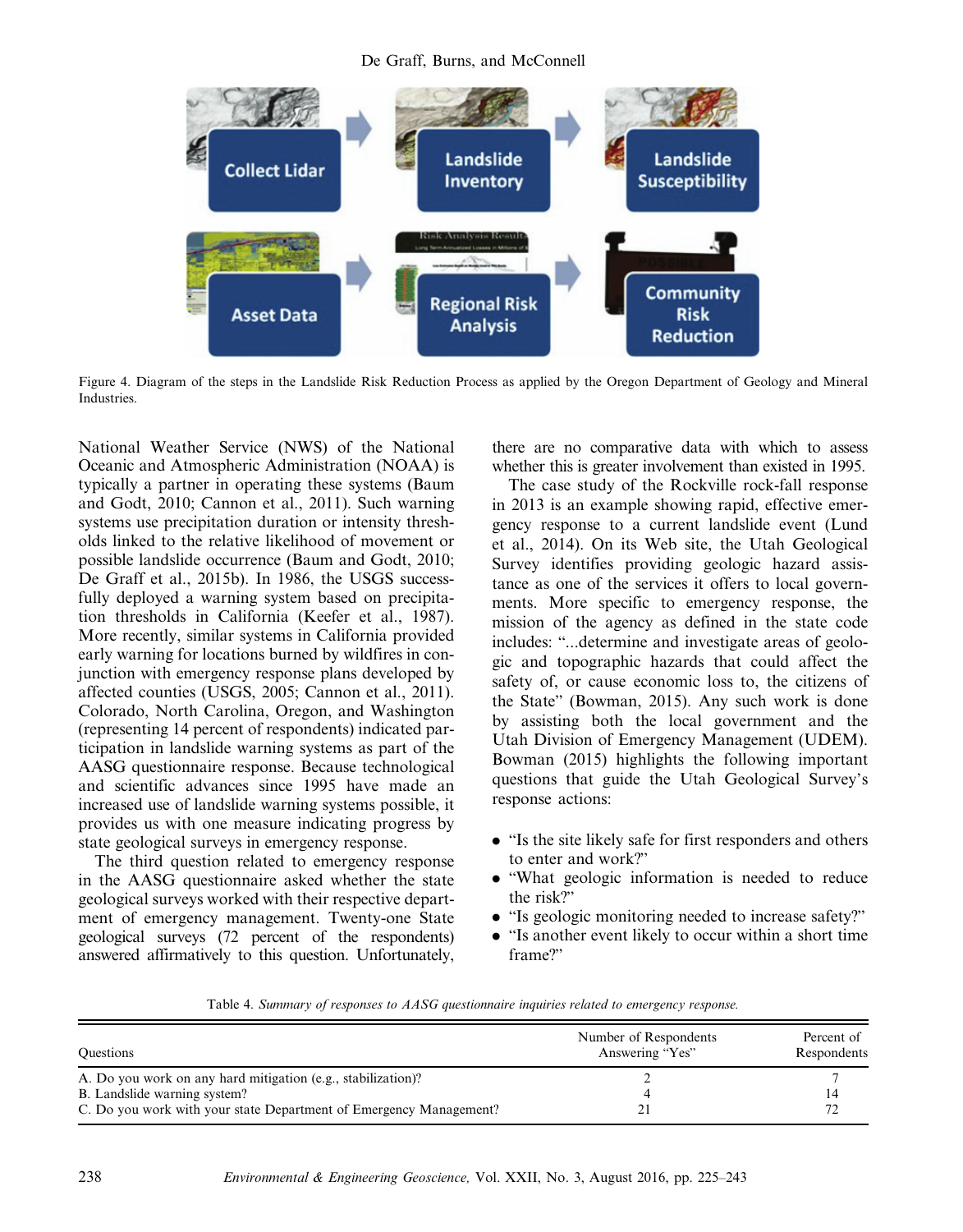. "Are other nearby areas at risk from geologic hazards?"

The town of Rockville is located on Utah State Route 9 about 6.5 km west of Springdale, UT, and the south entrance to Zion National Park. The town lies on the floodplain of the Virgin River between the river channel and the base of a cliff forming the southern edge of Rockville Mesa (Lund et al., 2014). The cliff exposes the interbedded sandstone and shale bedrock of the Moenkopi Formation capped by the Shinarump conglomerate member of the Chinle Formation. This stratigraphy is conducive to basal erosion of the sandstone and shale, resulting in undermining of the more resistant conglomerate rocks. At approximately 5:00 p.m. on December 12, 2013, a large block of Shinarump conglomerate detached and bounded down the cliff face (Lund et al., 2014). When the fast-moving rock-fall debris reached the base of the cliff, it destroyed a Rockville residence along with its garage and car. More importantly, it killed two people in the home (Lund et al., 2014). Two Utah Geological Survey geologists arrived at first light the following day to assist the Springdale chief of police, who was serving as the incident commander for the emergency response (Bowman, 2015). A reconnaissance of the rock-fall source area and the area leading to the destroyed residence was carried out to determine the safety of emergency responders (Bowman, 2015). In addition to collecting the geologic circumstances of this particular event, the geologists carried out a rapid assessment of expected rock-fall runout (Lund et al., 2014). This was an important part of the geologic information needed to determine whether risk could be reduced. From observations made of the capping conglomerate and downslope rock-fall deposits, it was concluded that hazard from rock fall remained high, but predicting the timing of future events was not possible (Lund et al., 2014). This conclusion was consistent with Rockville experiencing at least five other large rock falls over the past 35 years prior to the 2013 event. The destroyed residence and other nearby ones are within a zone of mapped rockfall hazard (Knudsen and Lund, 2013). Consultation between the local government authorities and the Utah Department of Transportation determined that standard engineered rock-fall mitigation measures were not feasible for protecting at-risk residences (Lund et al., 2014). The report outlined options for the residents remaining within any high-hazard area: (1) continue to reside there knowing the consequence of the decision could include significant property damage and may prove fatal or (2) relocate from high-hazard areas (Lund et al., 2014). A recommendation was

made that the Town of Rockville ensure that present and future residents and land owners in the highhazard areas be made fully aware of the hazard. It further noted that some local governments had purchased or retired the properties of homeowners who wished to relocate or to move their houses to safer locations (Lund et al., 2014). These recommendations represented a response to the question, "Are other nearby areas at risk from geologic hazards?" (Bowman, 2015).

#### DISCUSSION AND CONCLUSIONS

It is evident that both our understanding of landslide processes and the technology that can be applied to furthering this knowledge have undergone significant improvement during the 20 years since National Landslide Awareness Day. Emphasizing the actions taken at the state level of government, we can see an improvement in actionable policy for reducing landslide hazard. Table 5 shows some of the metrics from our analysis for comparing pre- and post-1995 changes for accomplishing landslide risk reduction for the categorical elements of developing guidelines and training, increasing public awareness and education, implementing loss reduction measures, and achieving emergency preparedness, response, and recovery (Table 5).

Changes in the number of states requiring practicing geologists to be registered, the uniformity introduced into tests used to determine which individuals are qualified to be registered, and the guidelines available for conducting geological investigations are indicative of improvement in the categorical element of guidelines and training. Table 5 shows that states requiring registration or licensure for practicing geological professionals has nearly doubled since 1995 and is now instituted in 64 percent of the states. The testing used to determine which geologists are qualified for registration was up to individual states prior to 1995. Now this testing employs the same procedures in nearly all states requiring registration (Table 5). Only three states provided guideline documents applicable to landslide hazard work prior to 1995. Now five states have such guidance documents, including recently updated versions for two of the three states with pre-1995 guidance documents (Table 5). It is recognized that none of these measures is directed solely toward landslide risk reduction. If practicing geologic professionals are generally more skilled and knowledgeable, we assume those who specialize in landslide-related issues will be too. The end result is to have a greater workforce capacity at the state level to accomplish landslide risk reduction.

Public awareness and education are enhanced by the adoption by all state geological surveys of Internet-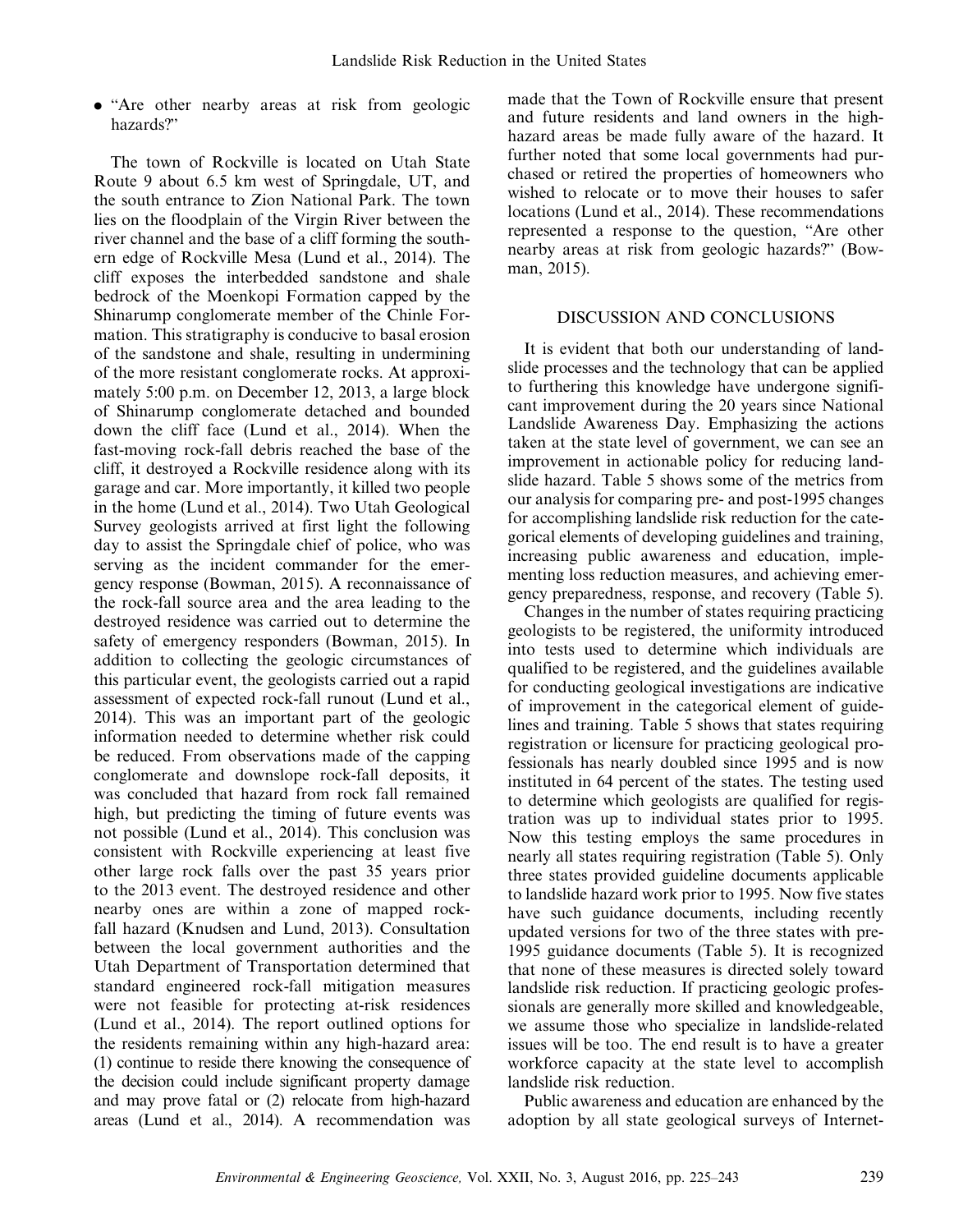| Category                         | Metric                                   | Pre-1995 (No. States) | Post-1995 (No. States) |
|----------------------------------|------------------------------------------|-----------------------|------------------------|
| Guidelines & training            | Registration/licensure                   | 19                    | 32                     |
|                                  | ASBOG testing                            |                       | 30                     |
|                                  | Guidance documents                       |                       |                        |
| Public awareness & education     | Landslide hazard information on Web page |                       | 31                     |
| Implementation of loss reduction | Lists or guides directed at homeowners   |                       |                        |
| Emergency response               | Warning systems                          |                       |                        |

Table 5. Change in measures between pre- and post-1995 for the four categorical elements.

based outreach to the general public, residents, and landowners, and local government staff and practicing professionals. Table 5 indicates that 31 state geological surveys (62 percent) use this technology specifically to communicate landslide hazard information. Consequently, a post-1995 communications medium is facilitating dissemination of information on landslide hazards to these stakeholder groups.

Implementation of risk reduction due to landslide activity requires incorporating our current understanding of the landslide process into land-use planning and construction. Schwab et al. (2005) published a notable national-level handbook assisting planning professionals with facilitating implementation of landslide risk reduction. Certainly, efforts to ensure that residents and landowners are able to recognize early signs of landslide activity represent progress. Such recognition enables residents and landowners to determine if their property's intended use might be impaired or to take early action to forestall damage. Table 5 shows that prior to 1995, there were no guides specifically directed at individual homeowners that would enable them to make such determinations. Currently, there are nine states where the state geological survey site offers lists of observable indicators of impending or ongoing landslide activity or an actual publication providing such information. The Oregon case study involving DOGAMI and the City of Astoria clearly demonstrates how an effective landslide risk reduction effort can be implemented at the local government level.

Many state geological surveys have an ongoing relationship with their state's agency for emergency management. As such, they have an important role in providing geological information for emergency personnel and disaster response planning. Warning systems provide an indicative measure of progress by state geological surveys in conducting emergency response actions. Table 5 shows that one state, California, had effectively used an early warning system before 1995. During the last 20 years, five states have established early warning systems to some degree and with varying success. All of these efforts have been fostered to a greater or lesser extent by the USGS. The case study explaining the work done by the Utah Geological Survey during the 2013 rock-fall emergency in Rockville, UT, is illustrative of how a state geological survey can contribute to emergency preparedness, response, and recovery actions.

Based on the metrics presented in this paper, we conclude there are signs of progress during the last 20 years toward implementing actionable policy changes and programs to achieve landslide risk reduction in the United States. Local communities can accelerate progress toward greater landslide risk reduction by implementing land-use requirements based on our improved understanding of landslide hazard. State geological surveys are key actors in furthering this trend because of their public education efforts and partnership with local communities to develop mandatory measures that assure risk reduction at the local level. Motivations for reducing landslide risk would be helped by more comprehensive efforts to document actual losses, particularly on a monetary scale. Data of this type would not only be meaningful to elected officials, but also the insurance and banking sectors. Population growth and urban expansion mean that efforts toward the following will need to continue and expand: having an appropriate level of training for professional geologists involved with landslide risk reduction work, fostering efforts to educate the public about general and specific landslide hazards that might affect their lives and property, taking actions at the local government level to implement risk reduction measures, and developing effective emergency preparedness, response, and recovery actions.

# ACKNOWLEDGMENTS

The authors wish to express their appreciation for those AASG members who participated in the survey used as part of the data in this paper. The thoughtful and thorough reviews provided by James McCalpin and two anonymous reviewers are greatly appreciated, too.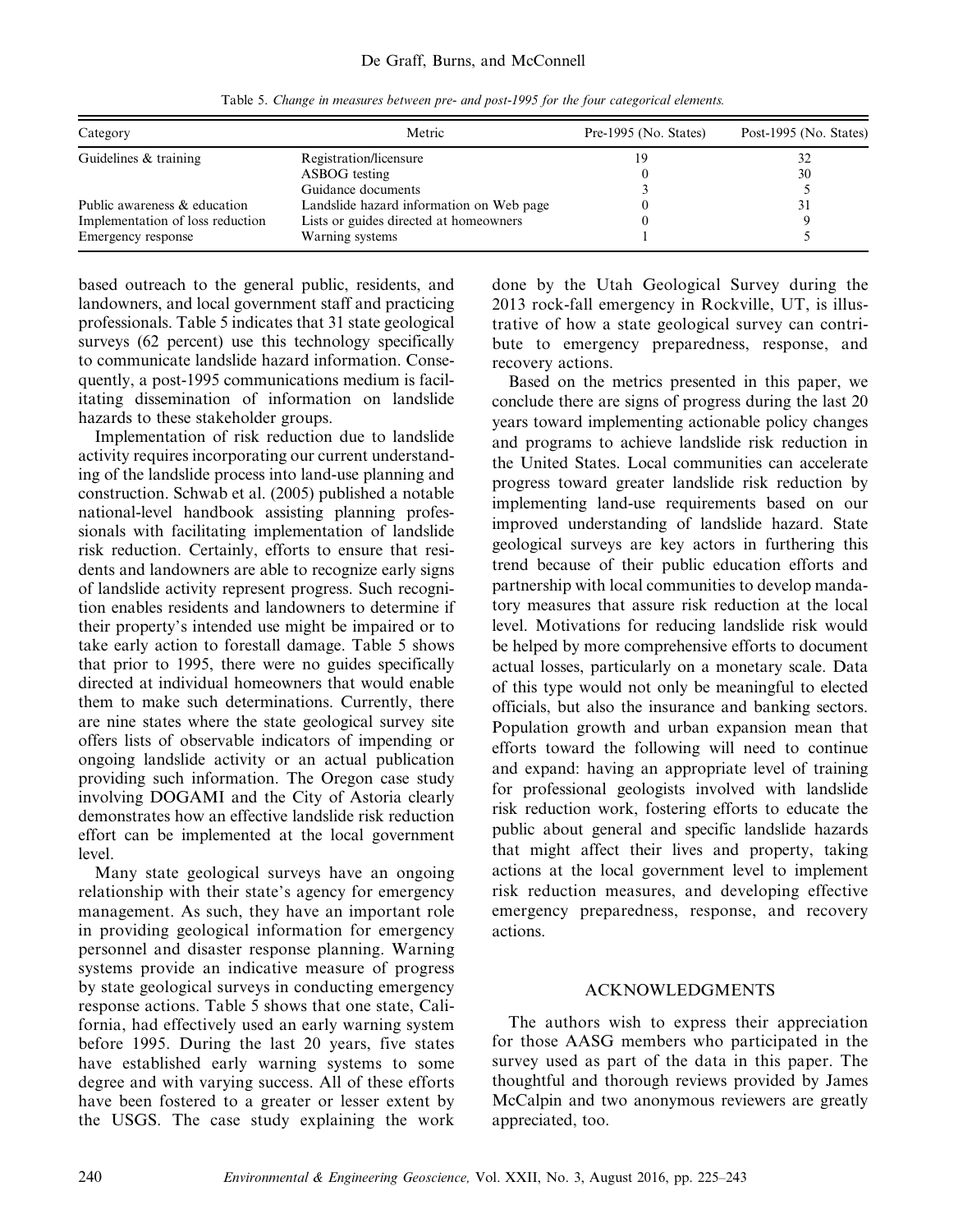#### **REFERENCES**

- ASSOCIATION OF ENGINEERING GEOLOGISTS-UTAH SECTION, 1986, Guidelines for Preparing Engineering Geologic Reports in Utah: Utah Geological and Mineral Survey Miscellaneous Publication M, 2 p.
- BAUM, R. L. and GODT, J. W., 2010, Early warning of rainfallinduced shallow landslides and debris flows in the USA: Landslides, Vol. 7, No. 3, pp. 259–272.
- BAUM, R. L.; GODT, J. W.; AND HIGHLAND, L. M. (Editors), 2008, Landslides and Engineering Geology of the Seattle, Washington, Area: Reviews in Engineering Geology 20, Geological Society of America, Boulder, CO, 181 p.
- BERRY, K., 2005, The Green Mountain landslide: A case history of geologic hazards planning in Colorado. In Schwab, J. C.; Gori, P. L.; and Jeer, S. (Editors), Landslide Hazards and Planning: American Planning Association, Planning Advisory Service Report 533/534, pp. 131–141.
- BOWMAN, S., 2015, Emergency response and the Utah Geological Survey: UGS Survey Notes, Vol. 47, No. 1, pp. 1–3.
- BURBY, R. J.; DEYLE, R. E.; GODSCHALK, D. R.; AND OLSHANSKY, R. B., 2000, Creating hazard resilient communities through land-use planning: Natural Hazards Review, Vol. 1, No. 2, pp. 99–106.
- BURNS, W. J. AND MADIN, I. P., 2009, Protocol for Inventory Mapping of Landslide Deposits from Light Detection and Ranging (LIDAR) Imagery: Special Paper 42, Oregon Department of Geology and Mineral Industries, Portland, OR, Electronic document, available at http://www.oregongeology.org/pubs/ sp/p-SP.htm
- BURNS, W. J.; MADIN, I. P.; AND MICKELSON, K. A., 2012, Protocol for Shallow-Landslide Susceptibility Mapping: Special Paper 45, Oregon Department of Geology and Mineral Industries, Portland, OR, Electronic document, available at http://www. oregongeology.org/pubs/sp/p-SP-45.htm
- BURNS, W. J. AND MICKELSON, K. A., 2013, Landslide Inventory, Susceptibility Maps, and Risk Analysis for the City of Astoria, Clatsop County, Oregon: Oregon Department of Geology and Mineral Industries Open-File Report O-13-05, 33 p. and 9 plates.
- BURNS, W. J.; MICKELSON, K. A.; JONES, C. B.; PICKNER, S. G.; HUGHES, K. L.; AND SLEETER, R., 2013, Landslide Hazard and Risk Study of Northwestern Clackamas County, Oregon: Oregon Department of Geology and Mineral Industries Open-File Report O-13-08, 74 map plates.
- CALIFORNIA GEOLOGICAL SURVEY (CGS), 2013a, Guidelines for Engineering Geologic Reports for Timber Harvesting Plans: California Geological Survey Note 45, 6 p.
- CALIFORNIA GEOLOGICAL SURVEY (CGS), 2013b, Guidelines for Preparing Geological Reports for Regional-Scale Environmental and Resource Management Planning: California Geological Survey Note 52, 7 p.
- CANNON, S. H., 2001, Debris-flow generation from recently burned watersheds: Environmental & Engineering Geoscience, Vol. 7, No. 4, pp. 321–341.
- CANNON, S. H.; BOLDT, E. M.; LABER, J. L.; KEAN, J. W.; AND STA-LEY, D. M., 2011, Rainfall intensity-duration thresholds for post-fire debris-flow emergency-response planning: Natural Hazards, Vol. 59, pp. 209–236.
- CANNON, S. H.; GARTNER, J. E.; RUPERT, M. G.; MICHAEL, J. A.; REA, A. H.; AND PARRETT, C., 2010, Predicting the probability and volume of postwildfire debris flows in the intermountain western United States: Geological Society of America Bulletin, Vol. 122, No. 1–2, pp. 127–144.
- COMMITTEE ON THE REVIEW OF THE NATIONAL LANDSLIDE HAZARDS MITIGATION STRATEGY, 2004, Partnerships for Reducing

Landslide Risk—Assessment of the National Landslide Hazards Mitigation Strategy: The National Academies Press, Washington, DC, 131 p., Electronic document, available at http://www.nap.edu/catalog/10946/partnerships-for-reducinglandslide-risk-assessment-of-the-national-landslide

- DEB, S. K. AND EL-KADI, A. I., 2009, Susceptibility assessment of shallow landslides on Oahu, Hawaii, under extreme-rainfall events: Geomorphology, Vol. 108, No. 3, pp. 219–233.
- DEGRAFF, J. V., 1995, National Landslide Awareness Day: AEG News, Vol. 38, No. 3, p. 11.
- DEGRAFF, J. V., 2012, Solving the dilemma of transforming landslide hazard maps into effective policy and regulations: Natural Hazards and Earth System Science, Vol. 12, No. 1, pp. 53–60.
- DE GRAFF, J. V.; ANDERSON, M. G.; AND HOLCOMBE, E., 2015a, Landslide risk reduction—Complementary routes to learning. In Lollino, G.; Manconi, G.; Guzzetti, F.; Clushaw, M.; Bobrowsky, P.; and Luino, F. (Editors), Engineering Geology for Society and Territory, Volume 5: Springer International Publishing, Berlin, pp. 727–730.
- DEGRAFF, J. V.; DEGRAFF, N.; AND ROMESBURG, H. C., 2013, Literature searches with Google Scholar: Knowing what you are and are not getting: GSA Today, Vol. 23, No. 10, pp. 44–45.
- DE GRAFF, J. V.; GALLEGOS, A. J.; REID, M. E.; LAHUSEN, R. G.; AND DENLINGER, R. P., 2015b, Using monitoring and modeling to define the hazard posed by the reactivated Ferguson rock slide, Merced Canyon, California: Natural Hazards, Vol. 76, No. 2, pp. 769–789.
- FEDERAL EMERGENCY MANAGEMENT AGENCY (FEMA), 2005, Hazus-MH Software, FEMA's Tool for Estimating Potential Losses from Natural Disasters: Electronic document, available at http://www.fema.gov/hazus/
- FLEMING, R. W.; VARNES, D. J.; AND SCHUSTER, R. L., 1979, Landslide hazards and their reduction: Journal American Planning Association, Vol. 45, No. 4, pp. 428–439.
- GARTNER, J. E.; CANNON, S. H.; SANTI, P. M.; AND DEWOLFE, V. G., 2008, Empirical models to predict the volumes of debris flows generated by recently burned basins in the western US: Geomorphology, Vol. 96, No. 3, pp. 339–354.
- GODT, J. W., 1997, Digital Compilation of Landslide Overview Map of the Conterminous United States: U.S. Geological Survey Open-File Report 97-289, Electronic document, available at http://landslides.usgs.gov/hazards/nationalmap/
- GUZZETTI, F.; PERUCCACCI, S.; ROSSI, M.; AND STARK, C. P., 2008, The rainfall intensity-duration control of shallow landslides and debris flows: An update: Landslides, Vol. 5, No. 1, pp. 3–17.
- GUZZETTI, F.; REICHENBACH, P.; AND WIECZOREK, G. F., 2003, Rockfall hazard and risk assessment in the Yosemite Valley, California, USA: Natural Hazards and Earth System Science, Vol. 3, No. 6, pp. 491–503.
- HANEBERG, W. C., 1995, Landslide potential in New Mexico: Lite Geology, Fall, pp. 1–2.
- HANSEN, M. C. (Compiler), 1995, Landslides in Ohio: GeoFacts No. 8, Ohio Department of Natural Resources, Division of the Geological Survey, Columbus, OH.
- HARP, E. L.; MICHAEL, J. A.; AND LAPRADE, W. T., 2006, Shallow-Landslide Hazard Map of Seattle, Washington: U.S. Geological Survey Open-File Report 2006-1136, 20 p.
- HARRIS, R. C. AND PEARTHREE, P. A., 2002, A Homebuyer's Guide to Geologic Hazards in Arizona. Down-to-Earth, Volume 13: Arizona Geological Survey, Tucson, AZ, 36 p.
- HART, D. A., 2005, Policy tools for addressing landslide hazards in Pittsburgh, Pennsylvania. In Schwab, J. C.; Gori, P. L.; and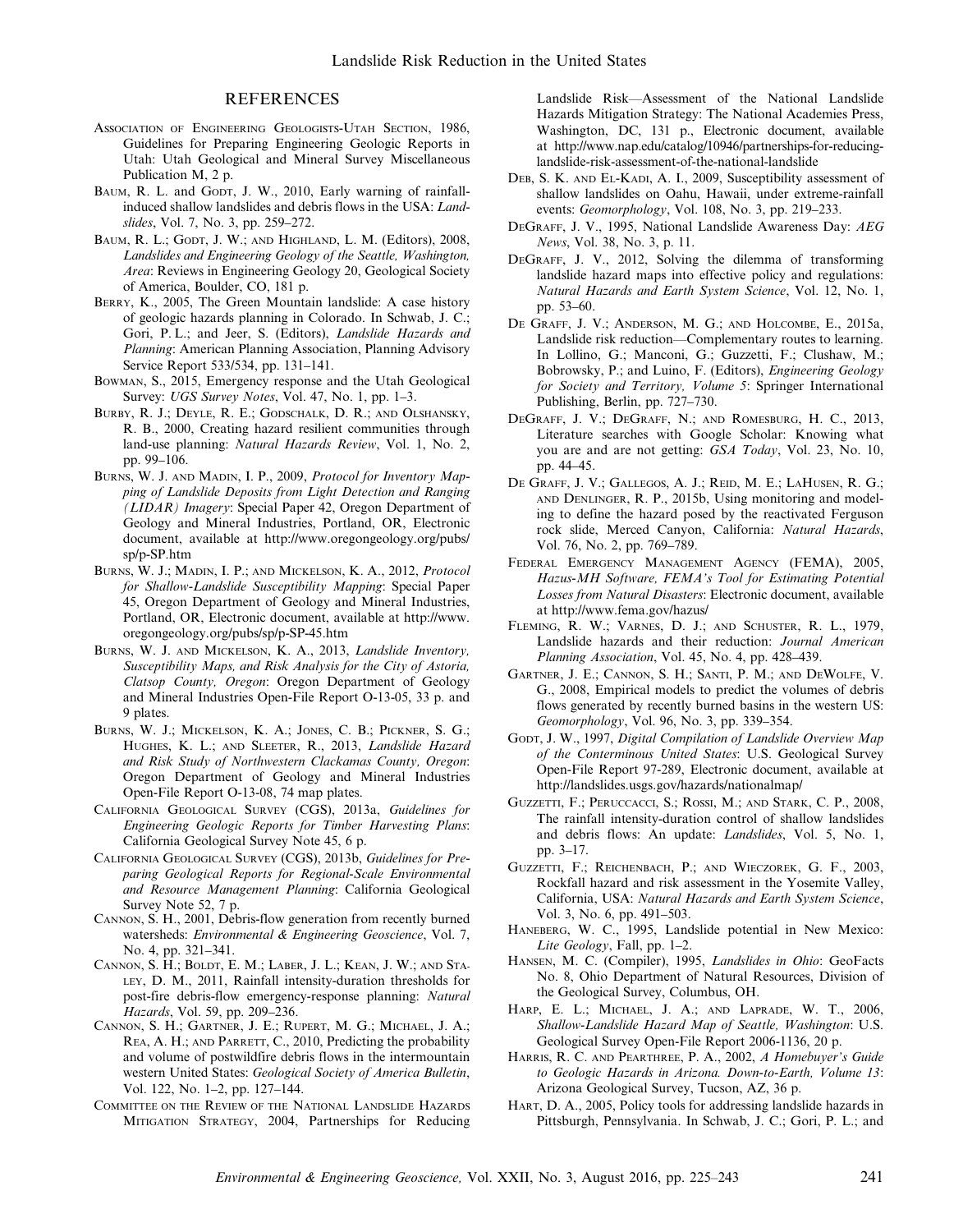Jeer, S. (Editors), Landslide Hazards and Planning: American Planning Association, Planning Advisory Service Report 533/534, pp. 125–130.

- HIGHLAND, L. M., 2012, Landslides in Colorado, USA—Impacts and Loss Estimation for 2010: U.S. Geological Survey Open-File Report 2012–1204,49 p.
- HILL, R. L., 1995, Landslide: The Oregonian (Portland), October 19, 1995, p. B1, B7.
- IVERSON, R. M. AND MAJOR, J. J., 1987, Rainfall, ground-water flow, and seasonal movement at Minor Creek landslide, northwestern California: Physical interpretation of empirical relations: Geological Society America Bulletin, Vol. 99, No. 4, pp. 579–594.
- JABOYEDOFF, M.; OPPIKOFER, T.; ABELLÁN, A.; DERRON, M. H.; LOYE, A.; METZGER, R.; AND PEDRAZZINI, A., 2012, Use of LIDAR in landslide investigations: A review: Natural Hazards, Vol. 61, No. 1, pp. 5–28.
- JIBSON, R. W.; HARP, E. L.; SCHULZ, W.; AND KEEFER, D. K., 2004, Landslides triggered by the 2002 Denali Fault, Alaska, earthquake and the inferred nature of the strong shaking: Earthquake Spectra, Vol. 20, No. 3, pp. 669–691.
- JOMARD, H.; LEBOURG, T.; GUGLIELMI, Y.; AND TRIC, E., 2010, Electrical imaging of sliding geometry and fluids associated with a deep seated landslide (La Clapière, France): Earth Surface Processes and Landforms, Vol. 35, No. 5, pp. 588–599.
- KEEFER, D. K.; WILSON, R. C.; MARK, R. K.; BRABB, E. E.; BROWN, W. M.; ELLEN, S. D.; HARP, E. L.; WIECZOREK, G. F.; ALGER, C. S.; AND ZATKIN, R. S., 1987, Real-time landslide warning during heavy rainfall: Science, Vol. 238, No. 4829, pp. 921–925.
- KNUDSEN, T. R. AND LUND, W. R., 2013, Geologic Hazards of the State Route 9 Corridor, LaVerkin City to Town of Springdale, Washington County, Utah: Utah Geological Survey Special Study 148, 13 p.
- LEINER, B. M.; CERF, V. G.; CLARK, D. D.; KAHN, R. E.; KLEINROCK, L.; LYNCH, D. C.; POSTEL, J.; ROBERTS, L. G.; AND WOLFF, S. S., 1997, The past and future history of the Internet: Communications Association Computing Machinery, Vol. 40, No. 2, pp. 102–108.
- LUND, W. R.; KNUDSEN, T. R.; AND BOWMAN, S. D., 2014, Investigation of the December 12, 2013, Fatal Rock Fall at 368 West Main Street, Rockville, Utah: Utah Geological Survey Report of Investigation 273, 20 p.
- LUND, W. R.; KNUDSEN, T. R.; VICE, G. S.; AND SHAW, L. M., 2008, Geologic Hazards and Adverse Construction Conditions, St. George–Hurricane Metropolitan Area, Washington County, Utah: Utah Geological Survey Special Study 127, 105 p.
- MADER, G., 2005, A model of effective use of geology in planning, Portola Valley, California. In Schwab, J. C.; Gori, P. L.; and Jeer, S. (Editors), Landslide Hazards and Planning: American Planning Association, Planning Advisory Service Report 533/534, pp. 96–112.
- MAJOR, J. J. AND IVERSON, R. M., 1999, Debris-flow deposition: Effects of pore-fluid pressure and friction concentrated at flow margins: Geological Society of America Bulletin, Vol. 111, No. 10, pp. 1424–1434.
- MCCALPIN, J. P., 1985, Engineering geology at the local government level: planning, review, and enforcement: Bull Assn Eng Geologists, Vol. 22, No. 3, pp. 315–327.
- MCKENNA, J. P.; SANTI, P. M.; AMBLARD, X.; AND NEGRI, J., 2012, Effects of soil-engineering properties on the failure mode of shallow landslides: Landslides, Vol. 9, No. 2, pp. 215–228.
- NATIONAL AERONAUTICS AND SPACE ADMINISTRATION (NASA), 2013, Sizing up the Landslide at Bingham Canyon Mine: National Aeronautics and Space Administration (NASA) Earth Observatory, Electronic document, available at http://earthobservatory.nasa.gov/IOTD/view.php?id=81364
- NATIONAL ASSOCIATION OF STATE BOARDS OF GEOLOGY (ASBOG), 2015, National Association of State Boards of Geology: Electronic document, available at http://www.asbog.org/
- NEW HAMPSHIRE DEPARTMENT OF ENVIRONMENTAL SERVICES (NHDES), 2015, Flood and Geologic Hazards: Overview: Electronic document available at http://des.nh.gov/organization/ commissioner/gsu/fegh/categories/overview.htm
- NEW YORK STATE EDUCATION DEPARTMENT (NYSED), 2015, Geology: Electronic document available at http://www.op. nysed.gov/prof/geo/
- OREGON STATE BOARD OF GEOLOGIST EXAMINERS (OSBGE), 2014, Guide for Preparing Engineering Geologic Reports: Oregon State Board of Geologist Examiners, Salem, OR, 14 p. Electronic document, available at http://www.oregon.gov/osbge/pdfs/ Publications/EngineeringGeologicReports\_5.2014.pdf
- PETLEY, D. N.; BULMER, M. H.; AND MURPHY, W., 2002, Patterns of movement in rotational and translational landslides: Geology, Vol. 30, No. 8, pp. 719–722.
- PREUSS, J.; BUSS, K.; AND LOPEZ, L., 2005, The Kelso, Washington, Aldercrest-Banyon landslide. In Schwab, J. C.; Gori, P. L.; and Jeer, S. (Editors), Landslide Hazards and Planning: American Planning Association, Planning Advisory Service Report 533/534, pp. 113–124.
- PRIEST, G. R.; SCHULZ, W. H.; ELLIS, W. L.; ALLAN, J. A.; NIEM, A. R.; AND NIEM, W. A., 2011, Landslide stability: Role of rainfall-induced, laterally propagating, pore-pressure waves: Environmental & Engineering Geoscience, Vol. 17, No. 4, pp. 315–335.
- POTTER, P. E.; BOWER, M.; MAYNARD, J. B.; CRAWFORD, M. W.; WEI-SENFLUH, G. A.; AND AGNELLO, T., 2013, Landslides and Your Property: Indiana Geological Survey Miscellaneous Item 111.
- REID, M. E.; LAHUSEN, R. G.; BAUM, R. L.; KEAN, J. W.; SCHULZ, W. H.; AND HIGHLAND, L. M., 2012, Real-Time Monitoring of Landslides: U.S. Geological Survey Fact Sheet 2012-3008.
- ROERING, J. J.; STIMELY, L. L.; MACKEY, B. H.; AND SCHMIDT, D. A., 2009, Using DInSAR, airborne LiDAR, and archival air photos to quantify landsliding and sediment transport: Geophysical Research Letters, Vol. 36, No. 19, p. L19402.
- SANTI, P. M.; HIGGINS, J. D.; CANNON, S. H.; AND GARTNER, J. E., 2008, Sources of debris flow material in burned areas: Geomorphology, Vol. 96, No. 3, pp. 310–321.
- SCHULZ, W. H., 2004, Landslides Mapped Using LiDAR Imagery, Seattle, Washington: U.S. Geological Survey Open-File Report 2004-1396, 11 p.
- SCHULZ, W. H., 2007, Landslide susceptibility revealed by LiDAR imagery and historical records, Seattle, Washington: Engineering Geology, Vol. 89, No. 1, pp. 67–87.
- SCHWAB, J.; GORI, P., AND JEER, S. (Editors), 2005, Landslide Hazards and Planning: American Planning Association, Planning Advisory Service Report 533/534.
- SHELTON, D. C. AND PROUTY, D., 1979, Nature's Building Codes, Geology and Construction in Colorado: Special Publication 12, Colorado Geological Survey, Golden, CO, Appendix E, pp. 61–67.
- SIEGEL, L., 1995, Growth will aggravate Utah's landslide hazard: Salt Lake Tribune, October 12, 1995, pp. C1–C2.
- SLOSSON, J. E., 1984, Genesis and evolution of guidelines for geologic reports: Bulletin Association of Engineering Geologists, Vol. 21, No. 3, pp. 295–316.
- SPIKER, E. C. AND GORI, P. L., 2003, National Landslide Hazards Mitigation Strategy—A Framework for Loss Reduction: U.S. Geological Survey Circular 1244, 56 p.
- STOCK, G. M.; BAWDEN, G. W.; GREEN, J. K.; HANSON, E.; DOWNING, G.; COLLINS, B. D.; BOND, S.; AND LESLAR, M., 2011, High-resolution three-dimensional imaging and analysis of rock falls in Yosemite Valley, California: Geosphere, Vol. 7, No. 2, pp. 573–581.